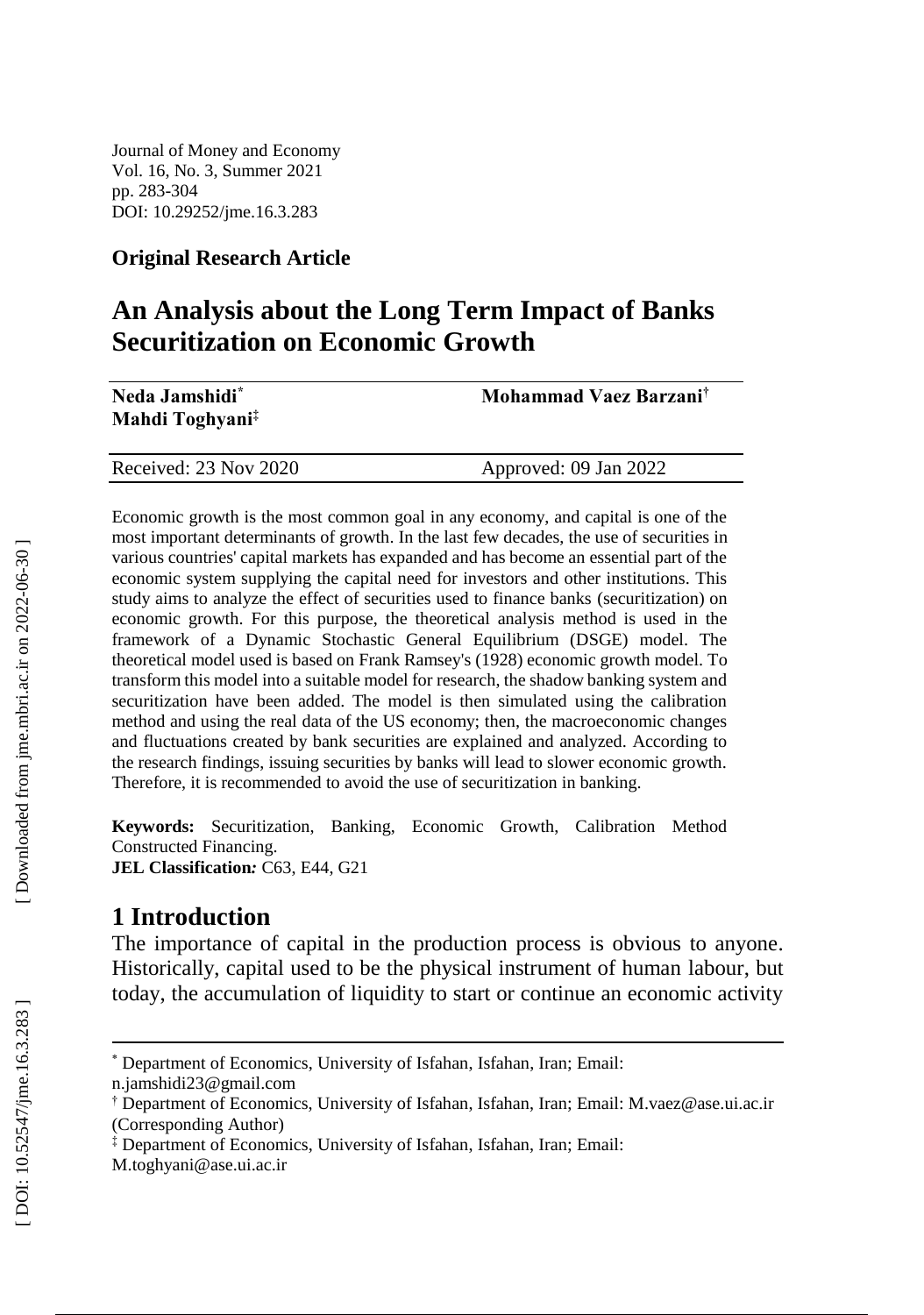is regarded as one of the main inputs for business. The capital comes either from government assets and company owners or through the financing process. Sometimes, banks also face problems with financing and rely on other financial markets for providing resources. There are a variety of methods and tools for financing.

Securities are one of the methods of financing production. Converting bank assets to securities is one of the recently more used tools in financing by reducing the risk of financial institutions. The term securitization is one of the concepts that have been appeared in the financial literature for about two decades. Securitization is the process by which the assets of a firm are first separated from its balance sheet. Then, the investors who have purchased the exchangeable financial instrument supply the capital needed in exchange for those bonds. In this process, the "fundraising company" replaces financial intermediaries such as commercial banks and sells debt securities to investors. A fundraising company collects a set of financial assets and sells debt securities to the investor (as a third party) to fund the financial need of the original owner (Manjoo, 2005: 10).

In other words, the method of financing through securities is fundamentally different from the method of financing by the issuance of commercial papers; that's because; when an institution issues securities, it does so without any backing assets; and by selling securities, the necessary financial resources are provided for that institution. But when a company or bank issues commercial papers, it has had assets first and then issues commercial papers backed by them. Those assets have been removed from the balance sheet of that firm in terms of accounting.

A review of literature about securities clearly shows that there are two economic views on its macroeconomic effects. A group of economists have a positive idea about securities; they believe that the development of securities can improve economic growth by forming new capital. The influencing mechanisms of securities on capital formation are:

- 1) Stagnant and unused money becomes productive capital by participating in the production.
- 2) Creating new demand in the commodity market by institutions that use securities funding (Fabozzi & Kothari, 2008).
- 3) Reducing financial intermediation costs for institutions that use security resources, compared with financing through conventional methods such as borrowing.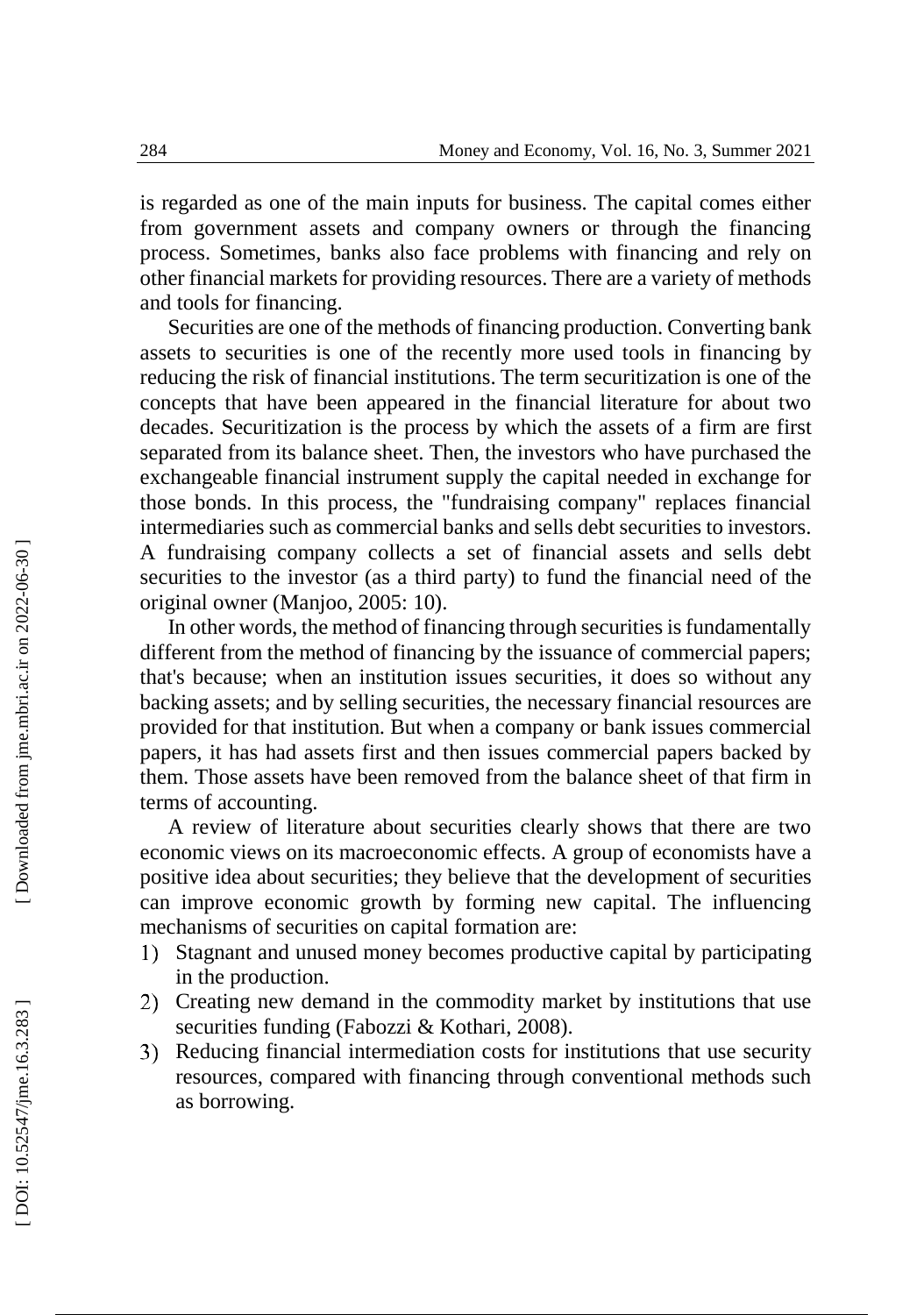Another group of economists believe s that securities hurt economic growth by reducing capital formation. The negative impact of securities on capital formation are:

- 1) There may be no correlation between the value of the underlying assets and the nominal value of the bonds issued relying on these underlying assets. There is a risk that banks or institutions that collect resources in this way collect resources that do not rely on real assets, and this amount of resources could create price bubbles by creating money. The spread of uncertainty due to the effects of the asset bubble harms economic growth. Securities can increase the money supply and inflation by reducing bank surpluses, and new inflation can hurt economic growth by creating macro risk.
- 2) Since the risk of issued securities is unknown to buyers, the lack of risk management will lead to a bubble in the price of those securities. In the event of a bubble burst, the inflow of funds to finance capital is suddenly shaken and ultimately leads to a slowdown in economic growth (Stiglitz, 2009) .

This group of economists emphasizes the process of creating the financial crisis of 2008, in which the price of the mortgage bubble caused the financial crisis and caused a negative impetus to capital formation and economic growth rate. In other words, they consider the irregular and out-of-financial use of securities the cause of the crisis in the economy. Now, the central question of this research is; what would be the net effect of securities on economic growth.

Therefore, this study , by investigating the effect of securitization in banking on economic growth, seeks to answer how the capital and credit created by securitization in banks affect economic growth?

The United States has historically been a pioneer in securities. We know that the 2008 financial crisis began in the US economy; therefore, in this research, the economical parameters of this country are used in simulating the model. The present study is organized as follow; the first section includes introduction. Literature review and research background are represented in the next section . The third and fourth section respectively include methodology of estimation as well as data and summary statistics . We present our conclusions and suggestions in the final section .

#### **2 Literature Review and Theoretical Background**

Securitization of bank assets was started in the United States in 1970. The US government guaranteed those mortgage -backed securities issued by the National Mortgage Institution. During the early 1980s, a market for asset -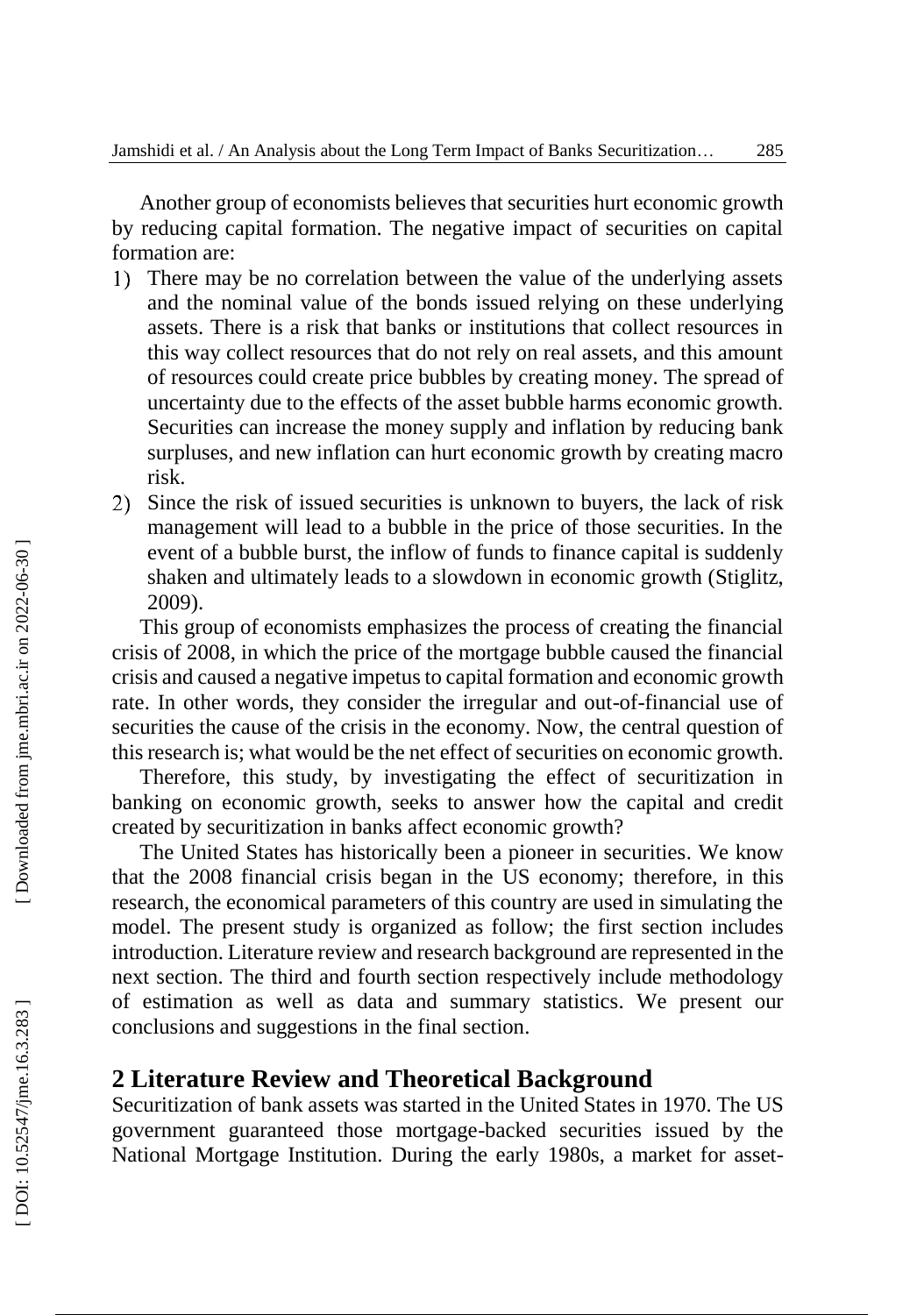backed securities in the US began to emerge. A similar market for mortgage backed real estate securities was started in the UK. In the 1990s, real estate property documents were issued as securities in the United States. At the same time, securities and mortgage -backed securities markets in regional European and British markets have been growing further. Since then, securities have seen tremendous growth, especially in mortgage securities.

At the beginning of the 21st century, dramatic changes in the world's industrial composition took place. Then, the opening up of some markets such as housing and real estate in the years leading to 2007 had a significant impact on the world financial system. Significant volumes of securities were issued in highly complex, risky, and vague market segments previously considered immature markets. During the years 2000 to 2007, the issuance of collateral obligations increased more than six times worldwide. It led to the financial crisis in the United States of the year 2008. However, the use of securities has not stopped and continues to grow, and the market has seen significant growth in recent years.

The simplest and most basic form of securitization is the process of merging a set of loans or homogeneous financial assets in general and transferring that merger to a company or trust, with the specific purpose of issuing securities backed by the merger to be marketed , and thereby creating a market relationship between borrowers and investors (Feghhi, 2006).

In general, in the securitization process, the institution that needs financing will search for an intermediary company. In order to provide the necessary funds to buy the assets, the intermediary company issues asset-backed securities and supplies them in the market. It pays a bank the money it has obtained from the sale of the securities. Buyers (investors) earn returns from cash flows from financial assets (loans).

The same happens by converting bank assets into securities. The bank lends to its clients and receives insta lments on due dates. It then sells its claims to the intermediary company for financing and receives the funds according to the intermediary's rules and regulations. The intermediary also issues securities based on these claims and receives funding through this activity in certain fees.

Some of the literature on the macroeconomic effects of securities is in the context of shadow banking expansion. The literature shows the macroeconomics effects of shadow banking. The relationship between financial development through shadow banking (especially securities) and economic growth has been an important part of the economic debate in recent decades. The growth of shadow banking in advanced economies and its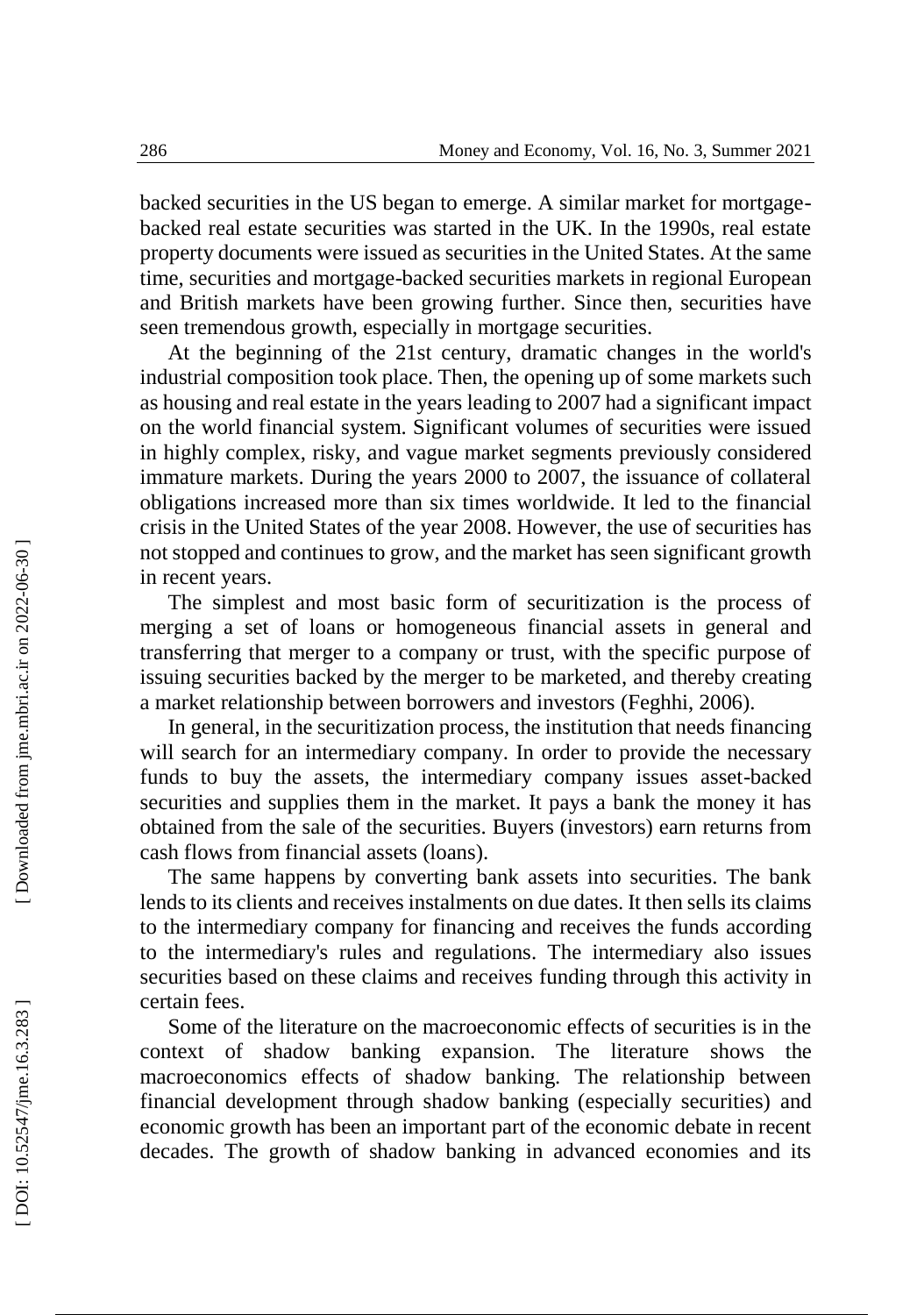various services proves the importance of this sector in those countries. The impact of financial markets and shadow banking on production is so essential that many believe economic growth and productivity cannot be achieved without an efficient financial sector. Accordingly, the relationship between securities and economic growth has attracted the attention of many economists in the last two decades. There is a consensus by economists that increasing access to financial instruments, including securities, will reduce the cost of information and exchange in the economy and will lead to economic growth. Economists such as Fry (1995) and King, and Levine (1993) emphasize the substance of financial markets and their key role in economic development and growth (Zhou & Tewari, 2018)

Nowadays, shadow banking and securities are gaining more attention among politicians. They believe securities create premium investment opportunities, consolidate savings, and increase business efficiency. In addition, adjusting the number of trade exchanges increases investment opportunities. Then, optimization of resources allocation results in increasing the speed of accumulation of physical and human capital, which leads to economic growth (Zhou & Tewari, 2020).

In recent years, several empirical studies have been conducted to examine the economic impact of securities. We will review some of those considerable studies.

Zhou and Tewari (2020) used panel data from 28 developed and emerging economies to analyze the relationship between shadow banking and economic growth. For this purpose, they used the GLS panel method. They found a long term positive relationship between shadow banking and economic growth.

Zhou and Tewari (2018), in a study using panel data from 10 emerging economies, analyze the relationship between securities and economic growth. For this purpose, the Pessaran group method (1999) and Granger causality tests have been used. The results indicate that, in the long run, there is a positive relationship between securities and economic growth; and securities are considered as the reason for economic growth.

Chao et al. (2017), in a study using a three -part general equilibrium model, examine the effects of securities on the actual output of a dual developing economy. The results of this study show that in the short run, the development of securities can increase the social welfare of the economy. However, in the long run, the expansion of securities can widen the wage gap between skilled and unskilled labour due to the over -creating of urban manufacturing enterprises. Therefore, if the impact of the company's entry is strong enough, the economy's real output will decrease.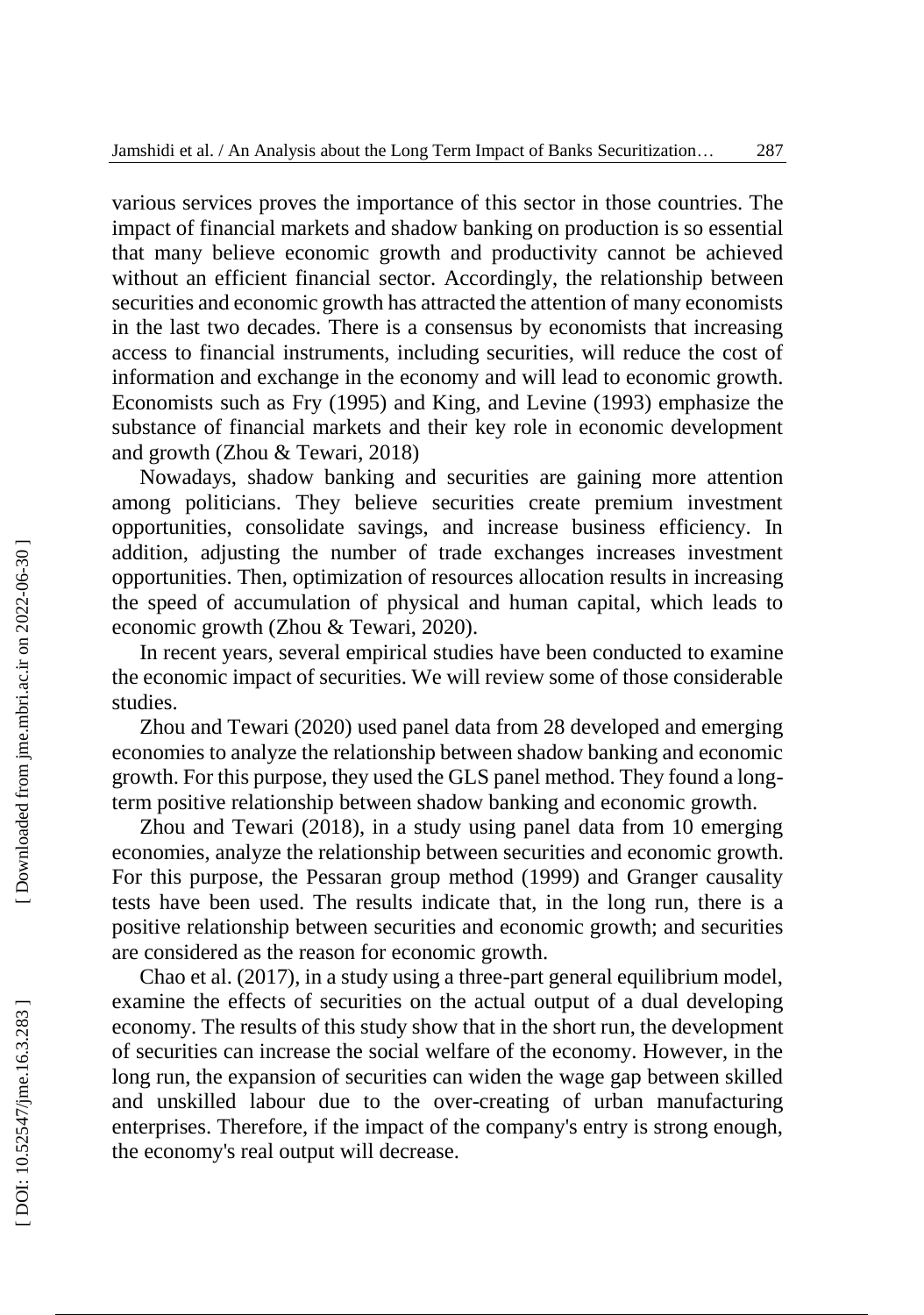In a study, Chen and Zhang (2012) analyzed the interaction of the shadow banking system scale with economic growth. Also, they study the effectiveness of the monetary policy. For this purpose, they use the short -term constraints of the structural vector autoregression model. They use the monthly growth rate as a variable for the effectiveness of the monetary policy, and the monthly GDP growth rate is used as a variable for economic growth. Then, the monthly growth rate of trust loans and loans are used as variables for shadow banking. They believe that the shadow banking system would increase China's economic growth but have no effect on inflation.

Ata and Gong (2014) have written an article, "Securitization, Financial Stability, and Macroeconomics." According to the study results, negative economic growth in the Netherlands has also (among other issues) to do with securities. In this study, considering the different time periods (before and after the financial crisis of the year 2008) and also given the speculation with securities in all these periods, the motivation to allocate capital funds changes, and funds are directed towards consumption rather than investment; consequently, economic growth decrease. Therefore, they advise policymakers that if they intend to revive securities in the country, they should limit the important consequences of this process.

Zandieh and Zandieh (2015), in their article "The Role of Securitization in Economic Growth and Development, emphasizing on Iran Economy," have followed the descriptive -correlation method. The results show a significant relationship between the development of securities markets and the degree of financial freedom in some developed countries relating to their economic growth. Also, there is a significant positive linear correlation between the growth of Islamic securities issuance as structured financing and the index of total economic freedom and the indexes of investment freedom and financing freedom in the developing Muslim countries. Also, the current situation of securities in Iran, compared with the role model countries in developing Islamic countries, has been falling behind.

The hypotheses raised by Zandieh and Zandieh (2015 ) and Chen and Zhang (2012), and Zhou and Tewari (2018, 2020) are fundamentally different from the hypothesis and analysis presented in this paper. The difference is that in their study, the positive effect of securities on economic growth is assumed. But in the present study, this hypothesis will not be included in the model, and the research model will be devoid of this hypothesis. Nevertheless, this study will analyze the effect of securities in domestic banking on economic growth.

It is worth noting that in the aforementioned research, the bank is considered as an intermediary in the securities process, which receives only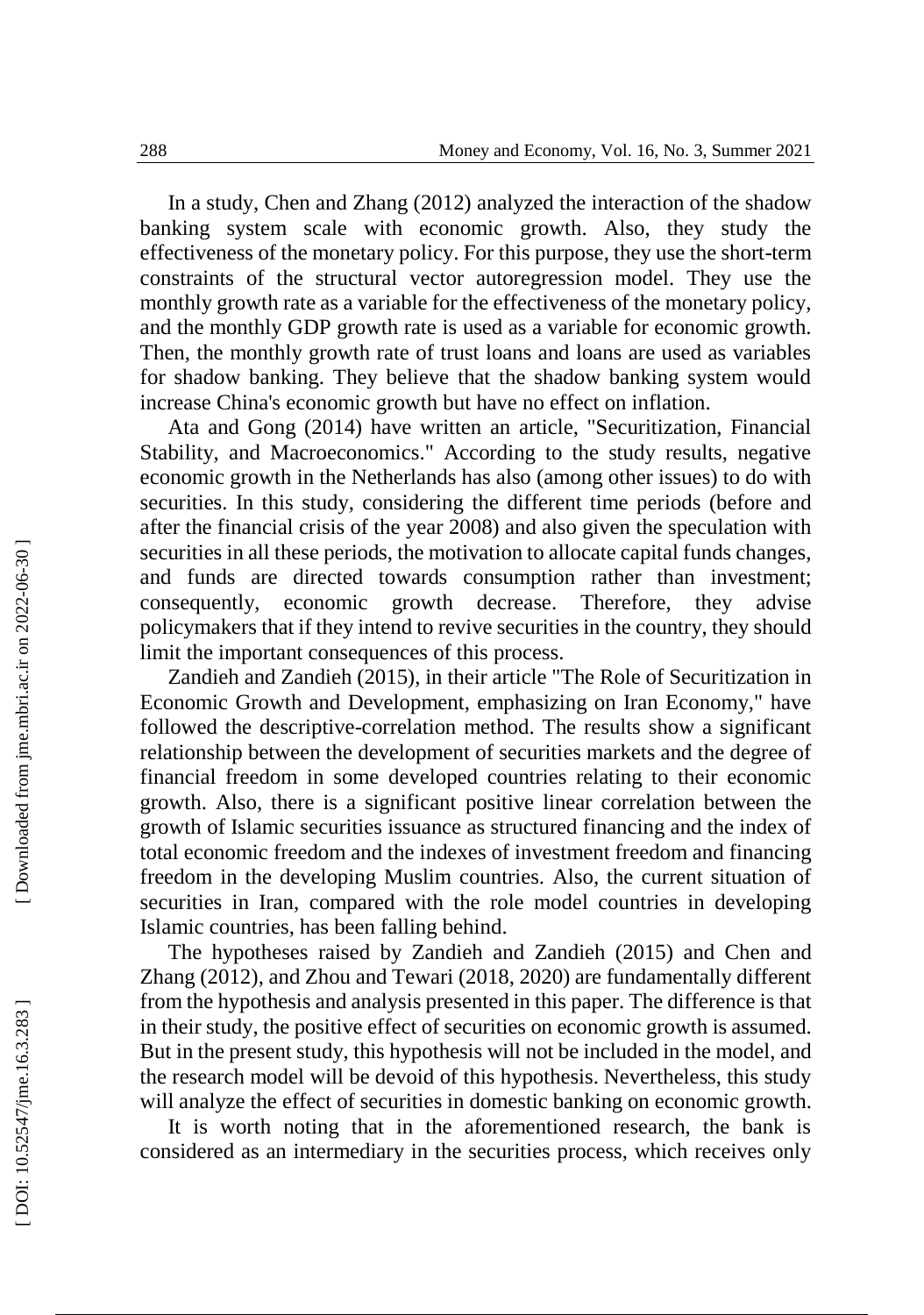remuneration. But in the present study, the bank is the issuer -owner , and the securities are issued to finance its capital needs. So, the results of this study cannot be compared with those of predecessors'. None of the above studies have considered the impact of securities in the bank (when the bank is the owner -issuer) on economic growth, but in some of these studies , securities have been introduced as an important way of financing by banks because of its short run arousing effect on the economy. However, it should be noted that these studies do not address the real nature of considered capital. Capital that is backed by tangibles is a trustable one , and capital without any asset linked to it (or very remote from) is just "illusionary " capital. Therefore, this study investigates the effect of securities in banking on economic growth in a long term period.

Hereafter a research model is presented by which we can analy ze the effect of securities in banking on economic growth.

#### **3 Estimation Methodology**

In this study, the effect of securitization of bank assets on economic growth is investigated by the theoretical analysis method. For this purpose, the theoretical framework of Ramsey's (1928) economic growth model is used. This model is a basic model for analyzing financial development's impact on long -term macroeconomic variables, especially economic growth. This template originally is a centralized and continuous model out of which Blanchard and Fisher (1993) have developed a decentralized version. In their model, decision -making is based on the micro factors of the template (Blanchard and Fischer, 1993). Also, Christiano (1991) developed a discontinued version that included money and financial intermediaries (Christiano, 1991: 30). Thereafter, Ebrahimi (2012) has developed the Christiano model to a continuous one, with a few minor adjustments to its assumption.

It should be noted that this article seeks to examine the relationship between securities and economic growth relevant to all countries. These reference models are specifically focused on economic growth; that's the reason for using this method.

The model of the present study is developed by modifying the Ebrahimi model. It is a three -segment decentralized neoclassical monetary paradigm involving households, firms, and banks whose banking structure is based on the principle of partial reserve (common banking). To fit i n with the objectives of the study, this structure will be changed to shadow banking, thereby adding securities. After that the model will be solved through an optimal control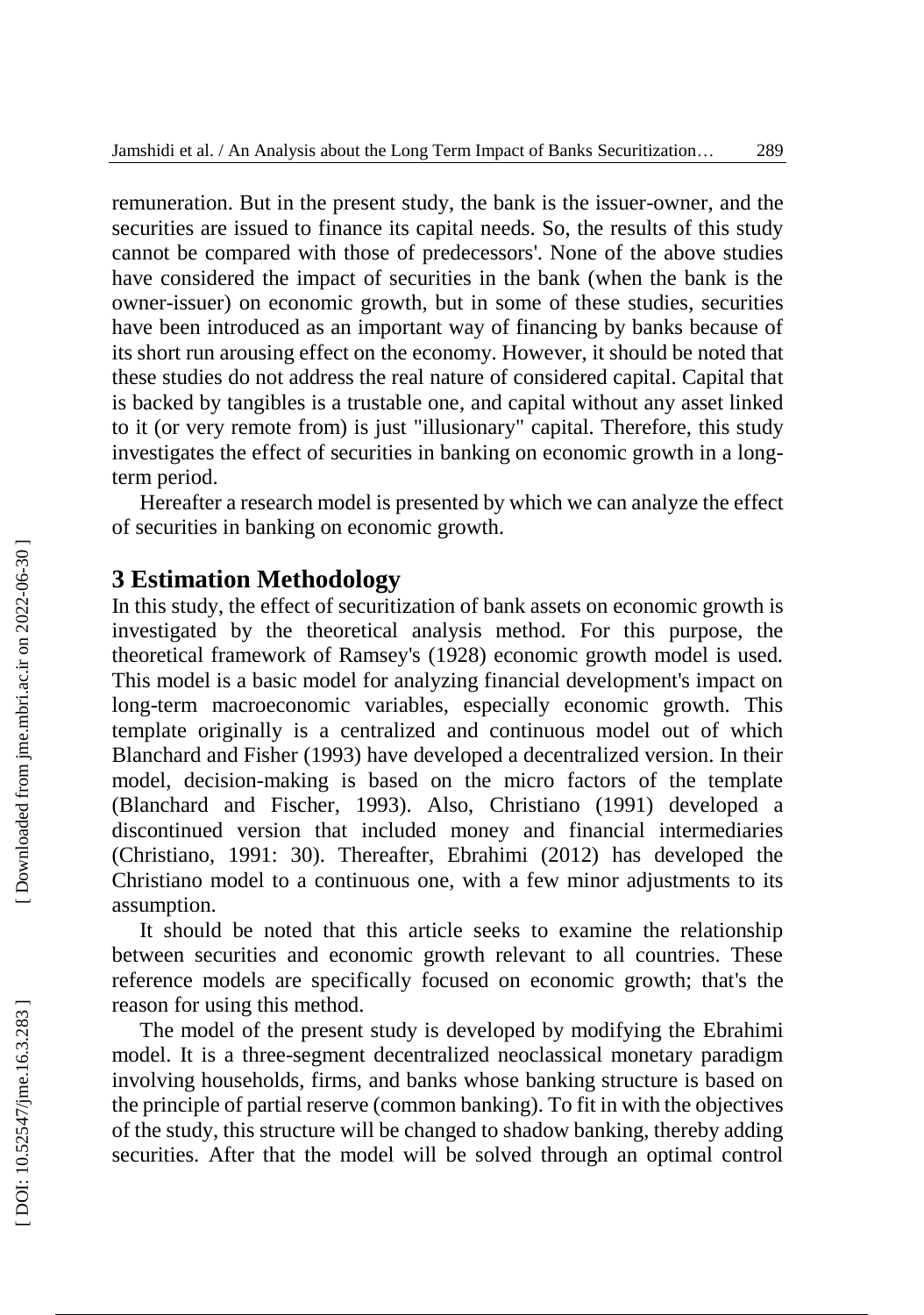method, explaining the impact of securities on economic growth. In what follows, the Ebrahimi model, as the basic model, will be briefly described.

## **3.1 Introducing the Basic Model 1**

This model is a three -segment decentralized neoclassical monetary paradigm involving households, firms, and banks. In this model, the population size at every moment  $N_t$  and its growth rate is considered  $\eta$  (constant value). It is also assumed that at any given moment, there is as much  $H_t$  of fiat money in the economy and that new fiat money will be distributed, at the beginning of the period, in a one -way payment, evenly across households. Also, the ratio of statutory reserves is equal to  $\tau_M$  and banks do not hold any precautionary or operational surplus on statutory reserves in the absence of uncertainty.

In this case, households own a primary asset, including commodities and fiat money. They designate all commodity inventory as first -period capital stock and deposit all their money (for the benefit of the deposit and considering the loss by holding cash 2 ) in the bank. The bank designates deposited fiat money as legal reserves and lends money (backed by those reserves) to corporations. Using the bank loan, the company leases the physical capital it needs and transfers all money received from the bank to households. Households also add the received money to their bank deposit accounts. Next, the firm uses the resources at its disposal to produce for that period and sell all those products. Households pay for products purchased using bank deposits (principal and interest received) and newly transferred fiat money. They consume some of the purchased goods and add the rest to the capital stock. The firm uses the proceeds to settle the loans and ends the period with zero profit. The bank uses the funds it receives from firms to fulfill its obligations to households, and by the end of the period, all fiat remains with banks. Finally, the "golden bank accumulation rule" derived from this model is as follows:

l

<sup>&</sup>lt;sup>1</sup> Ebrahimi (2012) has introduced a detailed version of this part of model that can be reviewed to compare the results with the modes in this study.

 $2$  For simplification we assume that cost of holding money is almost zero; so, we can omit it in our equations. Nevertheless, households keep all their fiat money in banks to avoid that cost.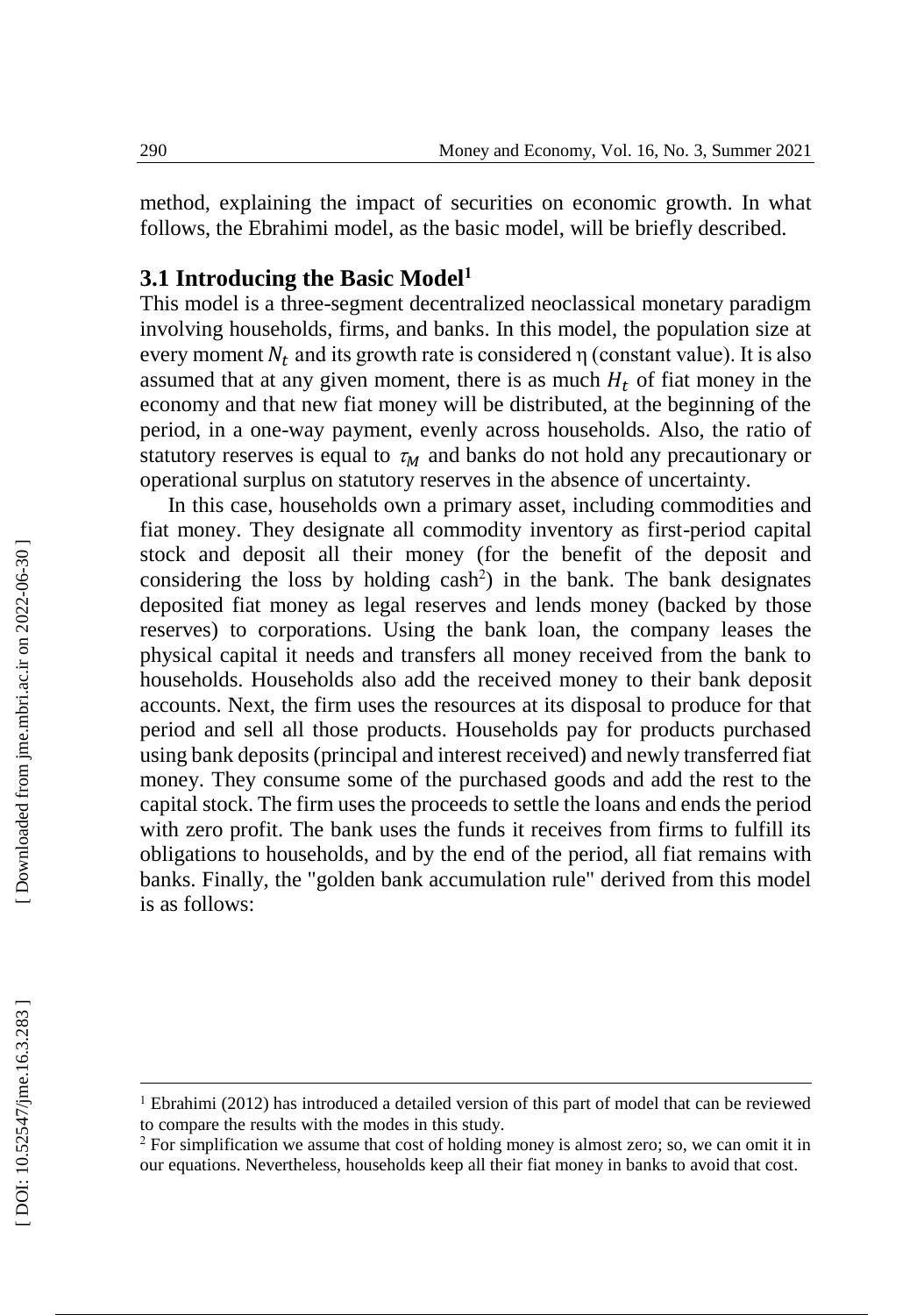$$
f'(k_{BGR}) = \frac{(1+i^{l})(\theta + \eta)}{(1+i^{l})} = \frac{(1+i^{l})(\theta + \eta)}{1+(1-\tau_{M})i^{l}}
$$
(1)

Where  $i^d$  is the profit (yield) rate on deposits (paid to customers),  $i^l$  is the profit rate on loans (received from debtors), and  $\hat{\theta}$  is the time preference rate (Ebrahimi & Vaez, 2012).

### **3.2 Extension of the Model (Adding Securitization)**

Based on empirical evidence and findings, in order to increase money creation and credit for greater profits, commercial banks chose a variety of ways (especially off-balanced activities) deviating from the aforementioned regulatory frameworks. They practice "Shadow Banking." Shadow banks are constantly developing financial products and services; they eliminate regulatory constraints. Credit risk transfer, converting assets into securities, off-balance -sheet activities, "creating for distribution," "negotiating at the counters" are used to transfer credit risks between several business parties. The purpose of using these tools is to transfer and manage credit risk. In other words, the purpose is to change the credit risk from a non -liquid and inappropriate for the transaction to a tradable one. Converting Assets into Securities is a process by which the assets of the lending company are separated from the balance sheet of the entity; then, debts are financed by investors who buy exchangeable asset -backed securities without referring to the original owner (Najafi, 2006: 41). Off -balance sheet activity means not displaying an item of assets or liabilities or a financing activity in a company's balance sheet. This item can be a lease, a sub or affiliated entity, or a potential debt such as  $L / C$ . "Creation for distribution" is how the lender generates that loan to sell the loan to other organizations or investors. Asset-backed security issuance is an orderly process whereby the financial rights linked to the loans, received credits, and other bank or credit institution claims are integrated, then guaranteed, and finally sold as asset -backed securities. Since this study aims to analyze the effect of securities in banking on economic growth, it is assumed that the conversion of assets into securities is the sole activity of banks' credit creation; securities are the only regulatory speculative activity of banks. Also, it is assumed that the economy is closed, and all factors involved in this process are domestic. In other words, the publisher and the investors of securities operate locally (not internationally), and securities are sold in the country.

In this case, in addition to the aforementioned tasks, the banks also issue securities. Households can also make a profit by buying securities issued by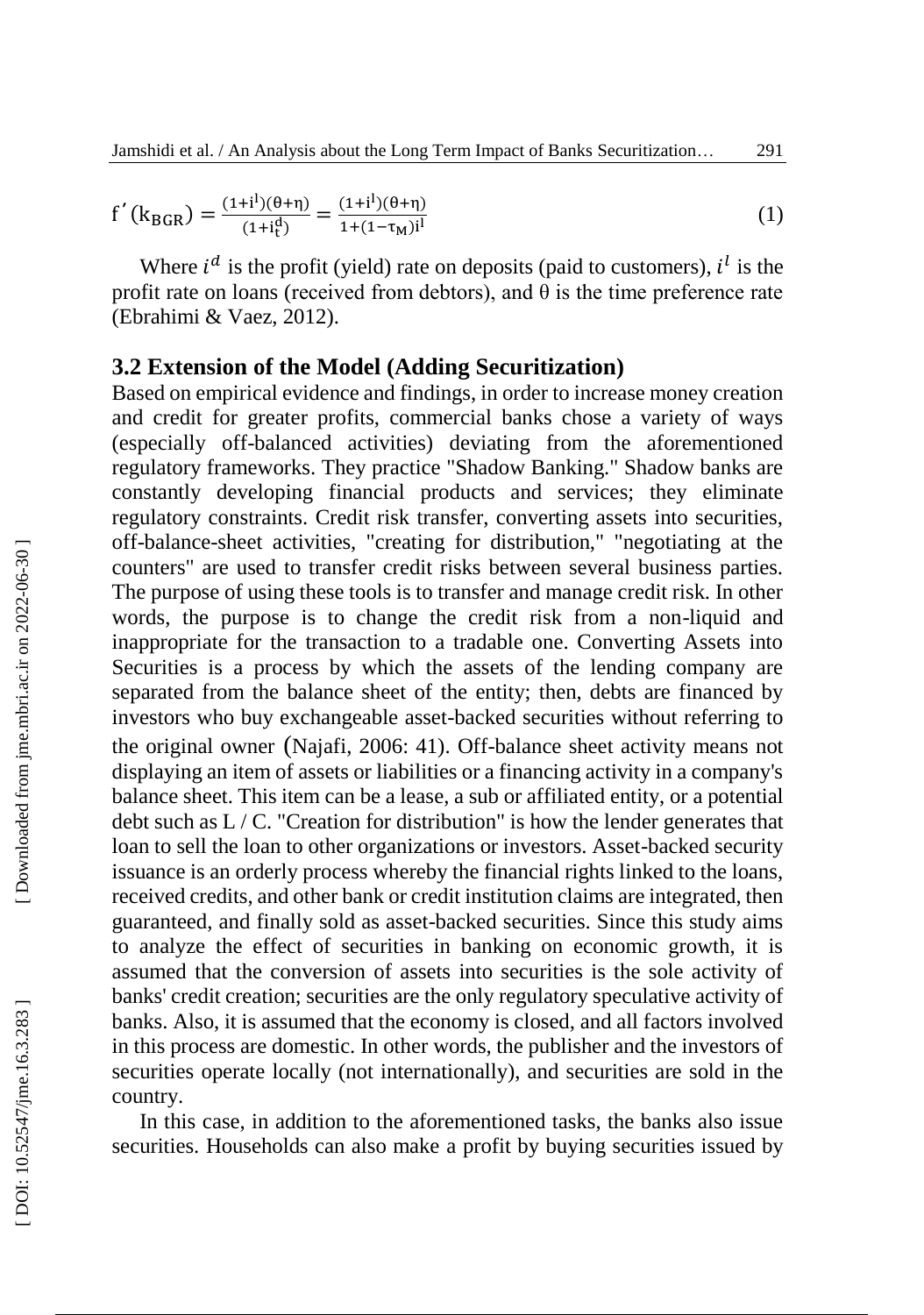the bank; obviously , their decision is based on the difference in profit rates on deposits and securities, but for simplicity, it is assumed that households purchase all securities issued by the bank.

Banks issue debt securities and replace them with other debts. Therefore, banks can recover their resources by securities before the maturity of the previously provided facilities. So, with this action, they will have great ability in creating bank loans and money.

In order to simplify the relationship, the study assumes that banks issue securities only once during the period. Therefore, the volume of securities issued by j*th* bank during the period under review is:

$$
S_{jt}^{d} = \frac{1+i^{l}}{1+i^{d}} (1 - \tau_{M}) H_{jt}^{d}
$$
 (2)

From the aggregation of the above relation and the placement of  $H_t^d$ , the large supply of  $H_t$  equations is as follows:

$$
S_t^d = \sum_j S_{jt}^d = \left[\frac{1+i^l}{1+i^d}\right] (1 - \tau_M) \sum_j H_{jt}^d = \left[\frac{1+i^l}{1+i^d}\right] \frac{(1 - \tau_M)H_t}{\tau_M} \tag{3}
$$

All of these bonds will be bought by households. Thus, despite securities, households no longer only deposit their money in the bank but spend some of it on securities. That is, they will first allocate  $S_t^d$  d of their funds to buy securities (since it is assumed that all the bonds the bank issues will be purchased by households), then deposit the remainder in the bank. Therefore, the amount of money that households will spend on purchasing securities issued by the bank is equal to the volume of securities issued by the bank. Also, the amount of loan provided by j*th* bank despite securities is as follows:

$$
L_{jt}^s \le (1 - \tau_M) \frac{H_t}{\tau_M} + S_{jt}^d \tag{4}
$$

Which, with the replacing of  $S_{jt}^d$  d and a bit of simplification, would a typical bank loan be:

$$
L_{jt}^s \le \left[1 + \frac{1 + i^l}{1 + i^d}\right] \frac{(1 - \tau_M)H_t}{\tau_M} \tag{5}
$$

Based on the above relationship, the credit creation capacity of banks increases with the creation of bonds.

Under the assumption of the model, firms take all bank loan supply for rent payments. So the whole received loan goes back to households for purchasing production inputs. On the other hand, despite securities, households no longer

Downloaded from jme.mbri.ac.ir on 2022-06-30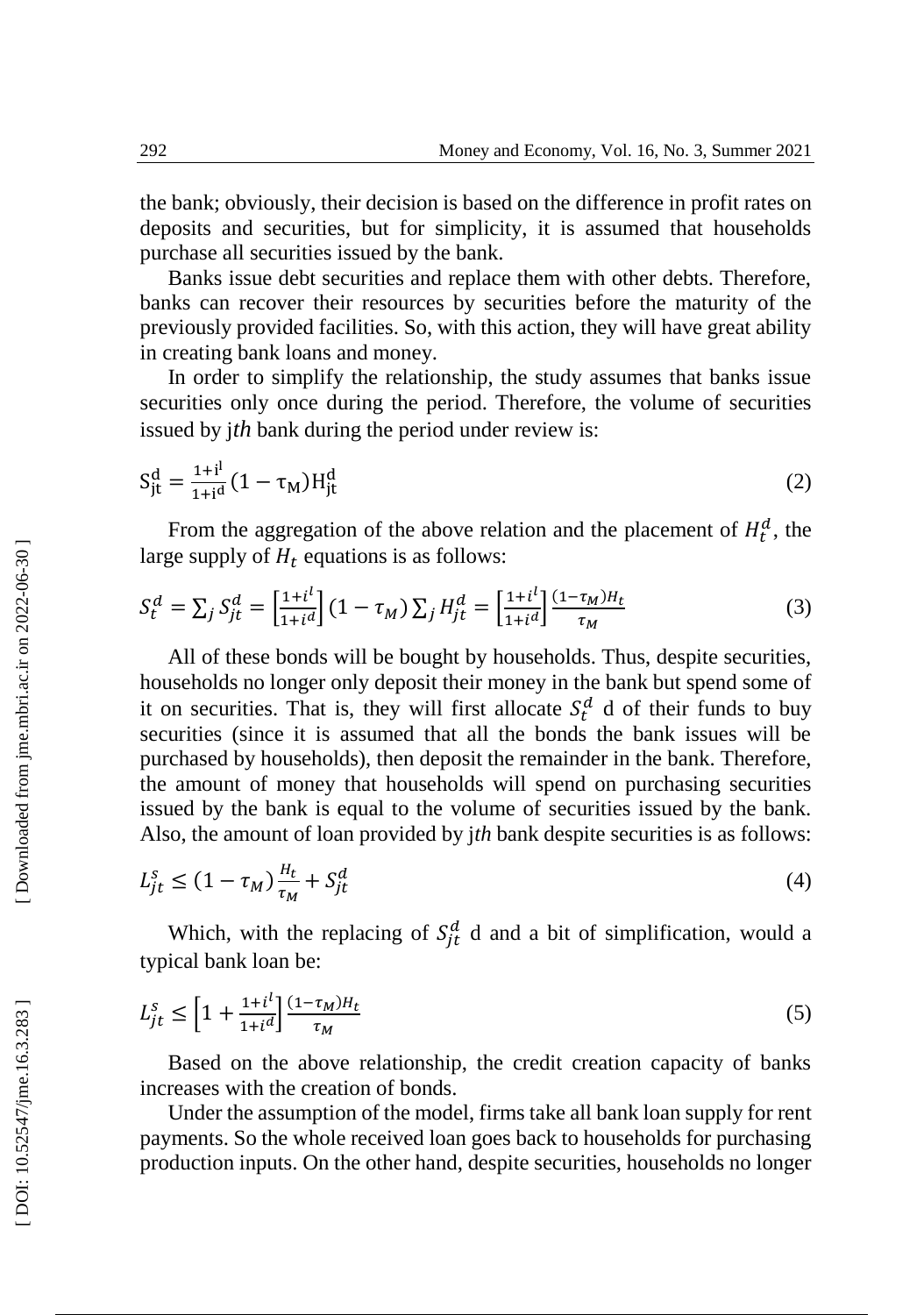only deposit their money in the bank but first allocate  $S_t^d$  of their funds to the securities, then deposit the remainder in the bank. So we'll have the bank's constraints following:

$$
H_t^d + S_t^d = L_t^s + \frac{H_t}{\tau_M} \tag{6}
$$

By subtracting  $S_t^d$  from both sides of the equation, we will have:

$$
H_t^d = L_t^s + \frac{H_t}{\tau_M} - S_t^d \tag{7}
$$

putting the  $L_t^s$  and  $S_t^d$  in the above relation, we will have:

$$
H_t^d = \left[1 + \frac{1 + i^l}{1 + i^d}\right] \frac{(1 - \tau_M)H_t}{\tau_M} + \frac{H_t}{\tau_M} - \left[\frac{1 + i^l}{1 + i^d}\right] \frac{(1 - \tau_M)H_t}{\tau_M} \tag{8}
$$

Simplifying the equation, the total household deposit will be as follows:

$$
H_t^d = \frac{(2 - \tau_M)H_t}{\tau_M} \tag{9}
$$

The net profit of the bank can now be obtained based on (5) and (9). Since the bank sells its loans to issue asset -backed securities, the ownership of these loans is taken from the bank, and their profit does not belong to the bank. In other words, when the bank starts issuing securities equal to  $\frac{1+i^l}{1+i^l}$  $1+i^d$  $(1-\tau_M)H_t$  $\frac{\tau_M \mu_l}{\tau_M}$ ; he has to sell previous loans as much as  $\frac{(1-\tau_M)H_t}{\tau_M}$  $\frac{\tau_M}{\tau_M}$ . Therefore, the profit on these sold loans no longer belongs to the bank. Accordingly, the net profit equation for a typical bank would be as follows:

$$
\pi_{jt}^B = i_t^l S_{jt}^d - i_t^d H_{jt}^d \tag{10}
$$

By putting equations (5) and (9) in equation (10), the bank's net profit equation for the securities will be as follows:

$$
\pi_{jt}^B = i_t^l \left[ \frac{1 + i^l}{1 + i^d} \right] \frac{(1 - \tau_M) H_t}{\tau_M} - i_t^d \left[ \frac{(2 - \tau_M) H_t}{\tau_M} \right] \tag{11}
$$

The output of this equation will be the profit of securities for the banks.

In this model, given the competitive nature of the banking industry, the determination of  $i_t^d$  by the monetary authority and the legal requirement of banks to accept customer deposits,  $L_{jt}^s$  is the only variable for firms in their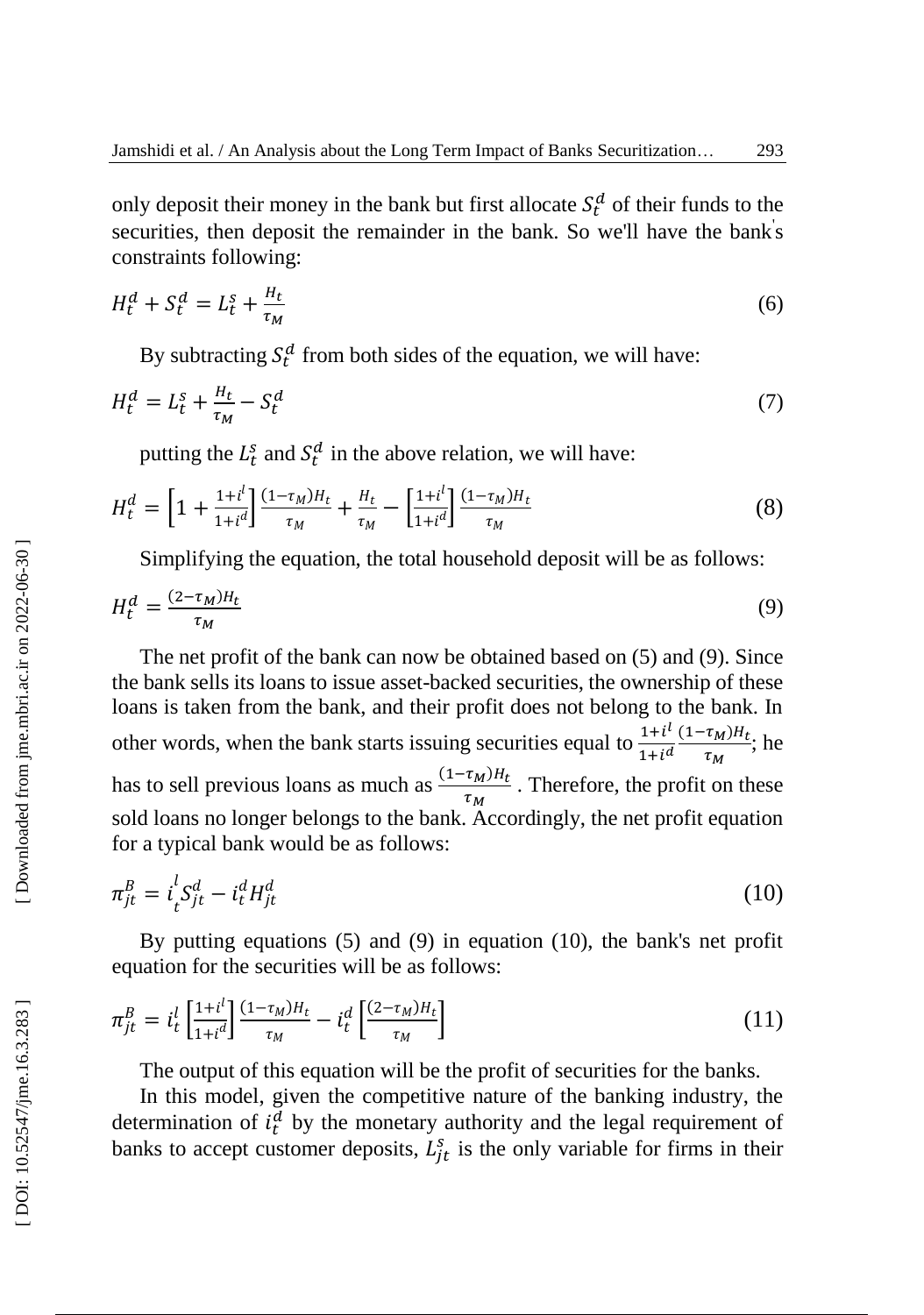decision -making. In this case, the condition for the banks to maximize their profits is as follows.

$$
L_{jt}^{s} = \left[1 + \frac{1 + i^{l}}{1 + i^{d}}\right] \frac{(1 - \tau_M)H_{jt}}{\tau_M}
$$
(12)

$$
i^d = i^l \frac{(1 - \tau_M)}{(2 - \tau_M)} \left[ \frac{1 + i^l}{1 + i^l - \tau_M i^l} \right] \tag{13}
$$

By aggregation of Equation (12) , the total supply of loans will be as follows:

$$
L_t^s = \sum_j L_{jt}^s = \left[1 + \frac{1 + i^l}{1 + i^d}\right] \frac{(1 - \tau_M)}{\tau_M} \sum_j H_{jt} = \left[1 + \frac{1 + i^l}{1 + i^d}\right] \frac{(1 - \tau_M)H_t}{\tau_M} \tag{14}
$$

According to Equation (14), most credit supply is an inverse function of the legal deposit ratio and the profit rate on deposits and is directly related to the profit rate on bank loans.

So, considering the loan supply, the following equation can hold;

$$
\frac{\partial L_t^s}{\partial \tau_M} = -\frac{1}{\tau_M^2} \left[ 1 + \frac{1 + i^l}{1 + i^d} \right] H_t < 0 \tag{15}
$$

$$
\frac{\partial L_t^s}{\partial i^d} = \frac{-(1+i^l)}{(1+i^d)^2} \frac{(1-\tau_M)}{\tau_M} H_t < 0 \tag{16}
$$

$$
\frac{\partial L_t^s}{\partial t^l} = \frac{1}{(1+t^d)} \frac{(1-\tau_M)}{\tau_M} H_t > 0 \tag{17}
$$

Therefore, lowering the legal deposit ratio, lowering the profit rate on deposits, and increasing profit rates on loans will increase credit. In other words, increasing securities will increase the supply of credit. In this situation, the level of prices and the real sector (production and per capita capital) will be affected.

Since firms, despite the securitization process, continue their previous activities, that is, by using the resources at their disposal, they produce and sell all the products and, based on the model's assumption, take the hole creditsupply to pay the rent. Accordingly, the net earnings stream (profit) of a typical firm in each period is as follows:

$$
\pi_t^F = \frac{1}{N^F} \left[ P_t F(K_t, N_t) - \left( 1 + i_t^l \right) r_t K_t - w_t N_t \right] \tag{18}
$$

Where simply because of the increase in loan volume,  $r_t K_t$  will be different from its predecessor (equal to  $l_t^s$ ) which does not affect the firm's profit

Downloaded from jme.mbri.ac.ir on 2022-06-30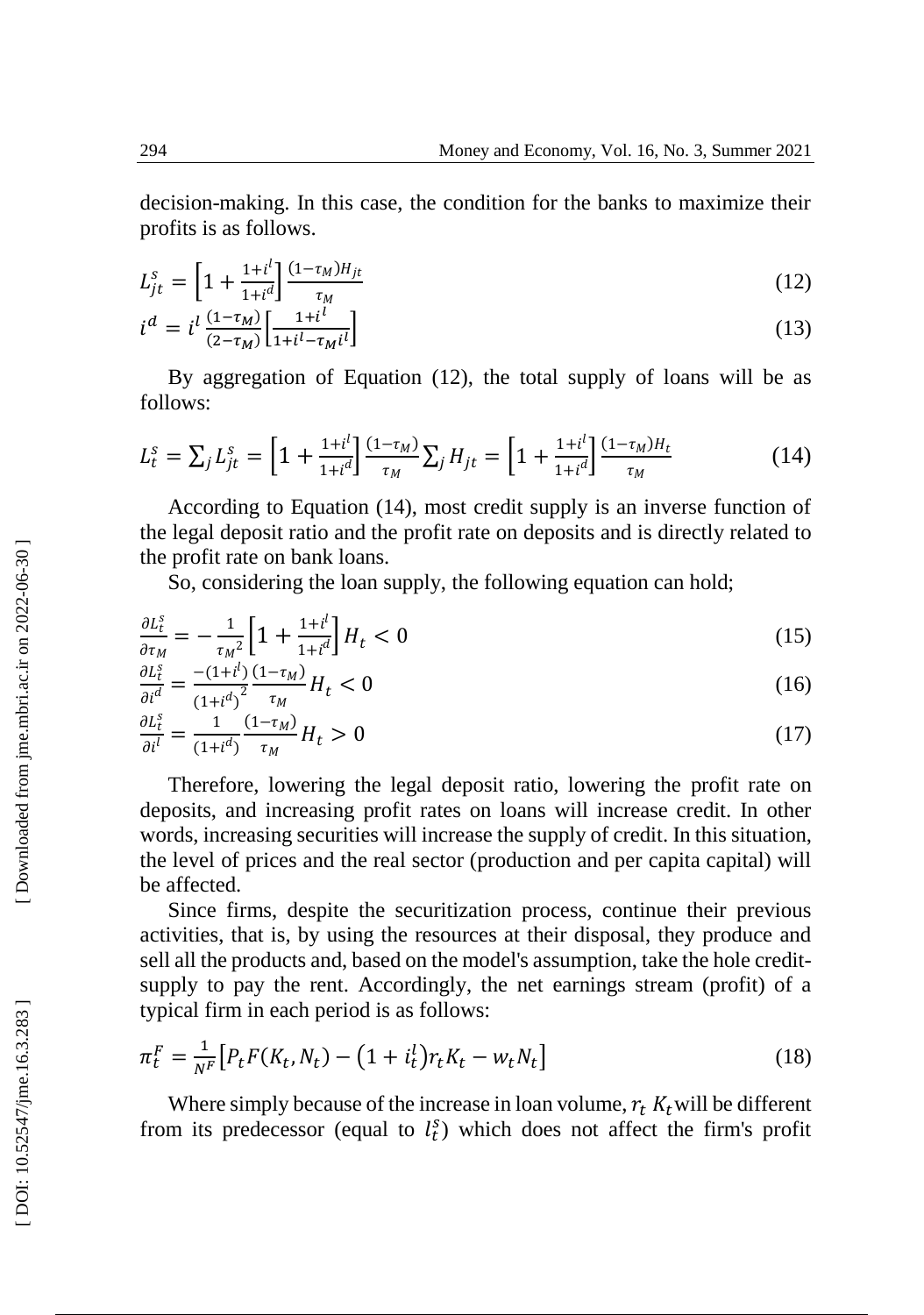equation form. Accordingly, the first -order conditions for maximizing the profits of firms (investment projects) are as follows<sup>1</sup>:

$$
\frac{\partial \pi}{\partial K_t} = 0 \to P_t f'(k_t) - (1 + i_t^l) r_t = 0 \to f'(k_t) = (1 + i_t^l) \frac{r_t}{P_t}
$$
(19)

$$
\frac{\partial \pi}{\partial N_t} = 0 \to P_t[f(k_t) - k_t f'(k_t)] - w_t = 0 \to f(k_t) - k_t f'(k_t) = \frac{w_t}{P_t} (20)
$$

It can be seen that the relationships between the corporate and entrepreneurial sectors will not change. The increasing volume of lending, prices, and capital leasing will be different from before, which does not affect the form of equations.

On the other hand, since the firm borrows only for rent payments, the following equation should always be established, and so we'll have the firm' s constraints following:

$$
l_t^d = k_t r_t \tag{21}
$$

Where  $l_t^d$  is the demand for corporate loans per capita. In this case, in order to have equilibrium in the loan market, it is necessary:

$$
l_t^d = k_t r_t = \left[1 + \frac{1 + i^l}{1 + i^d}\right] \frac{(1 - \tau_M)H_t}{\tau_M} = l_t^s \tag{22}
$$

By dividing the sides of the relation (22) by  $k_t$  we will have:

$$
r_{t} = \frac{\left[1 + \frac{1 + i^{l}}{1 + i^{d}}\right] \frac{(1 - \tau_{M})H_{t}}{\tau_{M}}}{k_{t}}
$$
(23)

Based on the above equation, capital rent price will increase because of securities.

On the other hand, in addition to their previous activities, households purchase securities issued by the bank and thus earn money. Given that households (using all of their earnings) first buy all the bonds issued by the bank, then spend the rest of their money on deposit, so the household budget constraint will be as follows:

 $\overline{a}$ 

<sup>&</sup>lt;sup>1</sup> Due to the lack of capital adjustment costs in the investment process, there were no interim factors underlying the firm's decision. Hence, the firm only maximizes the profits of each period. Otherwise, the firm should have maximized the discounted sum of all future periods.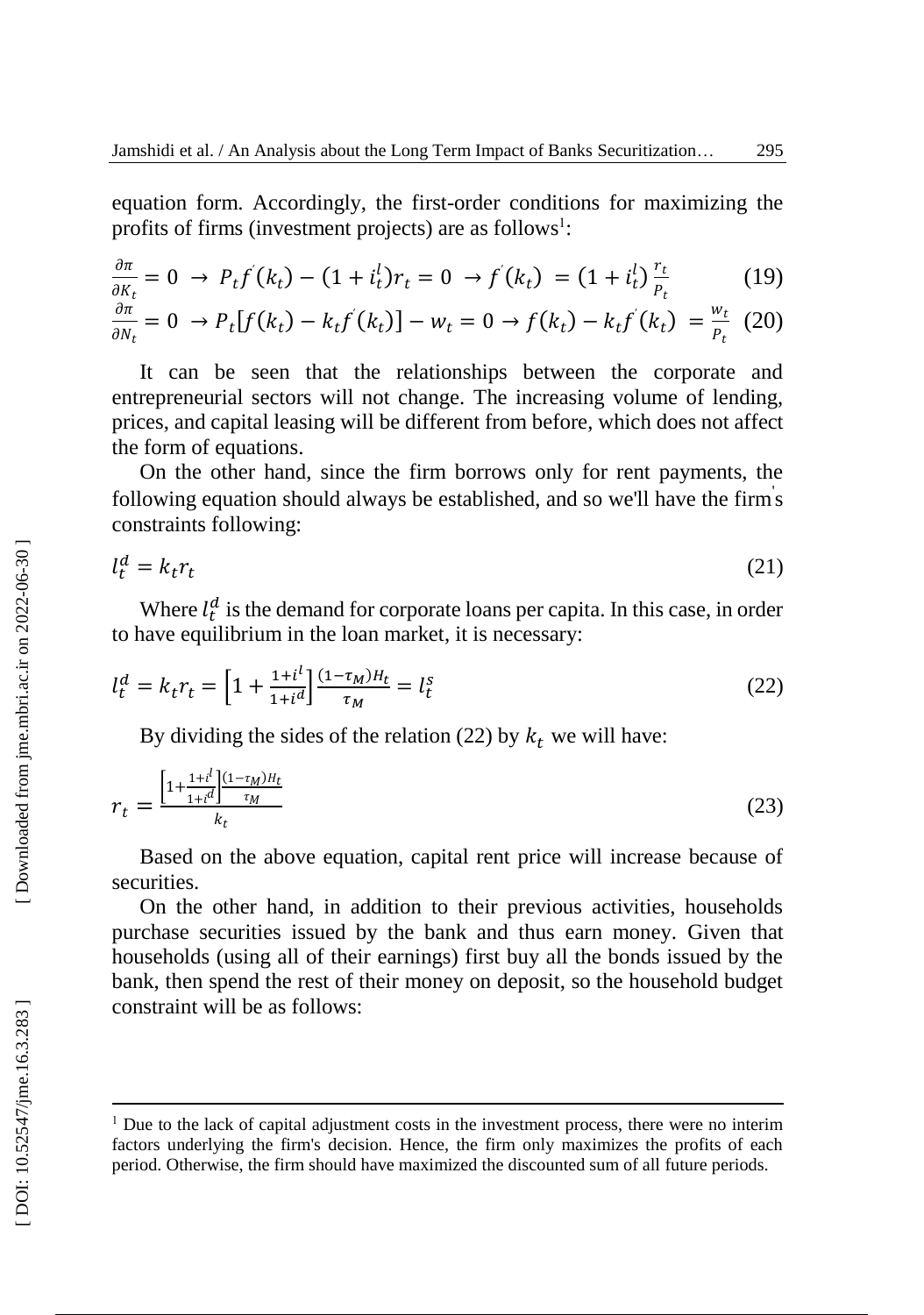$$
c_t + \frac{dk_t}{dt} + \eta k_t = \frac{H_t^d(1 + i^d)}{P_t} + \frac{(1 + i^s)S_t^d}{P_t} + \frac{w_t}{P_t}
$$
(24)

Where  $i^s$  is profit rate of securities.

It is assumed that the risk intensity of the securities equals that of the deposit in the bank. Therefore, in the long run , the profit rate on the securities is equal to the profit rate on the bank deposit. Holding on to this assumption and putting Equation (7) in (24), we will have:

$$
c_t + \frac{dk_t}{dt} + \eta k_t = \frac{\left[r_t k_t + \frac{H_t}{\tau_M}\right](1 + i^d)}{P_t} + \frac{w_t}{P_t}
$$
\n
$$
(25)
$$

Now by factorizing  $k_t$  from Equation (25), the household budget constraint will be transformed as follows:

$$
\frac{dk_t}{dt} = -c_t + \left[\frac{(1+t^d)r_t}{p_t} - \eta\right]k_t + \frac{\frac{H_t}{\tau_M}(1+t^d)}{p_t} + \frac{w_t}{p_t} \tag{26}
$$

Accordingly, the Hamiltonian function of the zero -sum household decision will be as follows:

$$
H_t = u(c_t) \exp(-\theta t) + \vartheta_t \left\{ -c_t + \left[ \frac{(1+i^d)r_t}{P_t} - \eta \right] k_t + \frac{\frac{H_t}{\tau_M}(1+i^d) + w_t}{P_t} \right\} \tag{27}
$$

Putting  $\vartheta_t = \lambda_t \exp(-\theta t)$  and factorizing for  $\exp(-\theta t)$ , we will have:

$$
H_t = \{u(c_t) + \lambda_t(-c_t + \left[\frac{(1+i^d)r_t}{P_t} - \eta\right]k_t + \frac{\frac{H_t}{\tau_M}(1+i^d) + w_t}{P_t})\} \exp(-\theta t) \tag{28}
$$

Therefore, the conditions for maximizing consumer utility will be based on the following equations:

$$
H_C = 0 \rightarrow u'(c_t) = \lambda_t
$$
  
\n
$$
H_k = -\frac{d\theta_t}{dt} \rightarrow \frac{d\lambda_t}{dt} = \lambda_t \left(\theta + \eta - \frac{(1 + i^d)r_t}{p_t}\right)
$$
  
\n
$$
\lim_{t \to \infty} k_t \theta_t = 0 \rightarrow \lim_{t \to \infty} k_t u'(c_t) \exp(-\theta t) = 0
$$
\n(29)

Where  $\lambda_t$  and  $\vartheta_t$ , respectively, are variables of the "condition similar" and degraded state. The above equations can be simplified and pasted as follows:

[Downloaded from jme.mbri.ac.ir on 2022-06-30]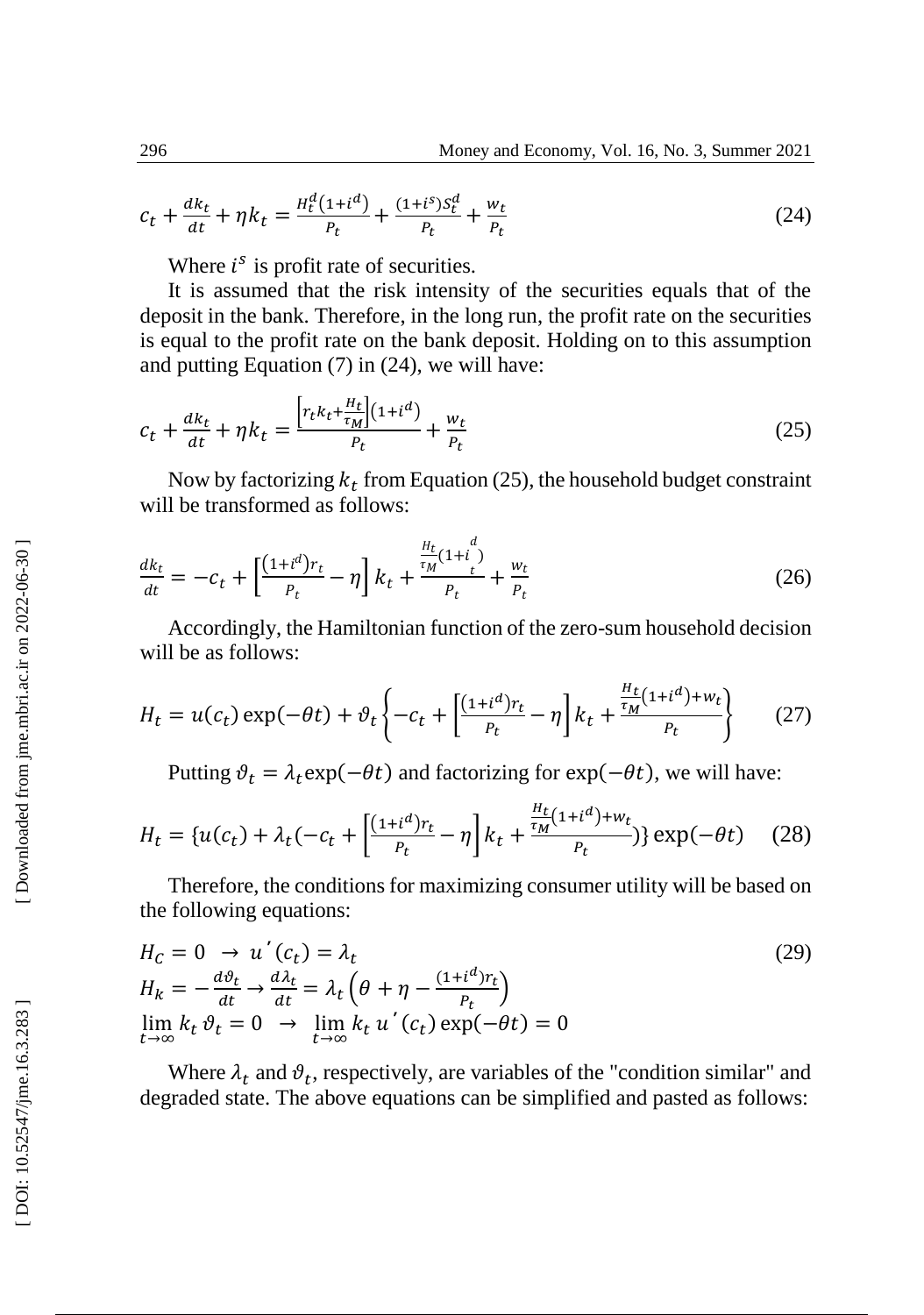$$
\frac{dc_t}{c_t} = \dot{c}_t = \sigma(c_t)(r_t - \theta - \eta) = \sigma(c_t) \left\{ \frac{(1 + i^d)f'(k_t)}{(1 + i^d)} - \theta - \eta \right\}
$$
(30)

The above equation can be simplified and pasted as follows:

$$
f'(k_{SGR}) = \frac{(1+i^{l})(\theta + \eta)}{(1+i^{d})}
$$
\n(31)

According to Equations (13) and (31), the "golden accumulation" rule would be as follows:

$$
f'(k_{SGR}) = \frac{(1+i^{l})(\theta + \eta)}{(1+i^{d})} = \frac{(1+i^{l})(\theta + \eta)}{1+i^{l}\frac{(1-\tau_{M})}{(2-\tau_{M})}\left[\frac{1+i^{l}}{1+i^{l}-\tau_{M}i^{l}}\right]}
$$
(32)

The above relationship is called the "golden accumulation " of capital under shadow banking conditions, indicating that bank money is not neutral in the present model. Because the most important factor affecting it,  $\tau$ , affects the optimal amount of per capita capital under stable conditions. In practice, given the steady development of securities  $\tau$  is not included in the equation of legal deposit ratio) and the weakening of the monitoring rules and speculative thrive of banks, the desired quantity of deposit ratio is effective. An effective deposit ratio is a proportion of deposits that banks voluntarily maintain and withhold due to their credit market conditions and the degree of their risk aversion. Therefore, considering securitization, the equation will be modified as follow:

$$
f'(k_{SGR}) = \frac{(1+i^{l})(\theta + \eta)}{1+i^{l}\frac{(1-\tau_M)}{(2-\tau_M)\left[1+i^{l}-\tau_{ei}i^{l}\right]}}
$$
(33)

In this equation, given that  $1 + i^l \frac{(1 - \tau_M)}{(2 - \tau_M)}$  $\frac{(1-\tau_M)}{(2-\tau_M)}\left[\frac{1+i^l}{1+i^l-\tau}\right]$  $\left|\frac{1+1^{i}}{1+i^{i}-\tau_{e}i^{i}}\right|$  < 1 +  $i^{l}(1-\tau_{M})$ , the output of  $\frac{(1+i^l)(\theta+\eta)}{1+i^l(1-\tau)}$  $\frac{(1+i^{l})(\theta+\eta)}{1+i^{l}(1-\tau_{M})}$  will be smaller than  $\frac{(1+i^{l})(\theta+\eta)}{1+i^{l}\frac{(1-\tau_{M})}{l}+1}$  $1+i \frac{l(1-\tau_M)}{l(2-\tau_M)}$  $\frac{(1-\tau_M)}{(2-\tau_M)}\left[\frac{1+i^l}{1+i^l-\tau}\right]$  $\frac{1+i}{1+i^l - \tau_e i^l}$ and  $f'(k)$  will be

added, comparing to the situation of absence of securities. Accordingly, and given that f' <0 is assumed, the amount of per capital capital (and consequently, per capita production, consumption, and welfare) will decrease. So the economy is getting worse than before. In other words, economic growth has slowed down.

So far, we have introduced the effect and results of securiti zation using a mathematical model. But, the question is if the simulation of real economies' behavior would be actually attainable? The answer is positive; we can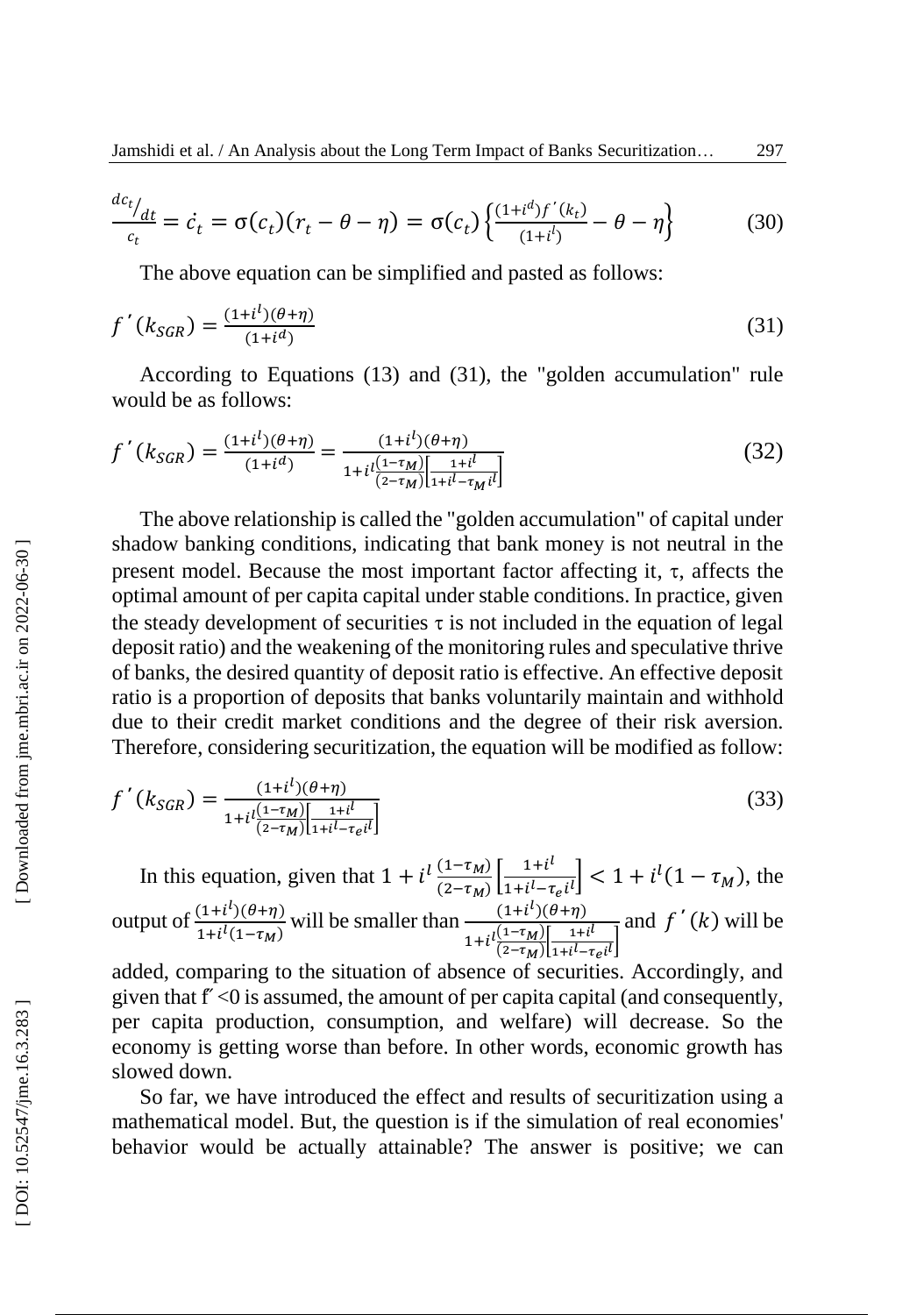anticipate them. We apply the calibration method using structural parameters and relationships for a real economy in the ordinary form. In the following research model, two diversified quantities under steady -state equilibrium have been solved and compared for two different strict conditions: the model along with securitization and non -securitization.

# **4 Data and Summary Statistics**

In this segment, using structural parameters of the US economy, the dynamics of the last analytical model have been simulated; results are recorded in Table 1.

Table 1

*Structural parameters of the US economy*

| <b>Source</b>                       | Value  | <b>Parameter</b>                   |
|-------------------------------------|--------|------------------------------------|
| Federal Reserve Bank of Saint Louis | 0.0112 | Population growth rate $(\eta)$    |
| Andreoni and Sprenger (2012)        | 0.3    | Time preference rate( $\theta$ )   |
| Feinman (1993)                      | 0.1    | Ratio of legal Reserves $(\tau_M)$ |
| Federal Reserve Bank of Saint Louis | 0.8    | Technology Index (a)               |
| Jones $(2003)$                      | 0.45   | Production elasticity of capital   |
|                                     |        | $(\propto)$                        |

*Source*: Research Findings

In the process of the model solution, DYNARE program has been used under Matlab 4.6.1 software. The stimulated variable with securitization as well as non -securitization obtained as following in Table 2:

Table 2

| <b>Securitization (0.20)</b> | Non-securitization (0.35) | <b>Variable</b> |
|------------------------------|---------------------------|-----------------|
| 4.80235                      | 7.16313                   |                 |
| 1.78355                      | 1.80858                   | c               |
| 2.14023                      | 1.35977                   | p               |
| 3.47093                      | 2.53645                   | W               |
| 0.42031                      | 0.205922                  |                 |
| 4                            | 1.85714                   |                 |

*Stimulated Results under Strict Securitization and Non -securitization Conditions*

*Source*: Research Findings (Extracted from DYNARE software)

Downloaded from jme.mbri.ac.ir on 2022-06-30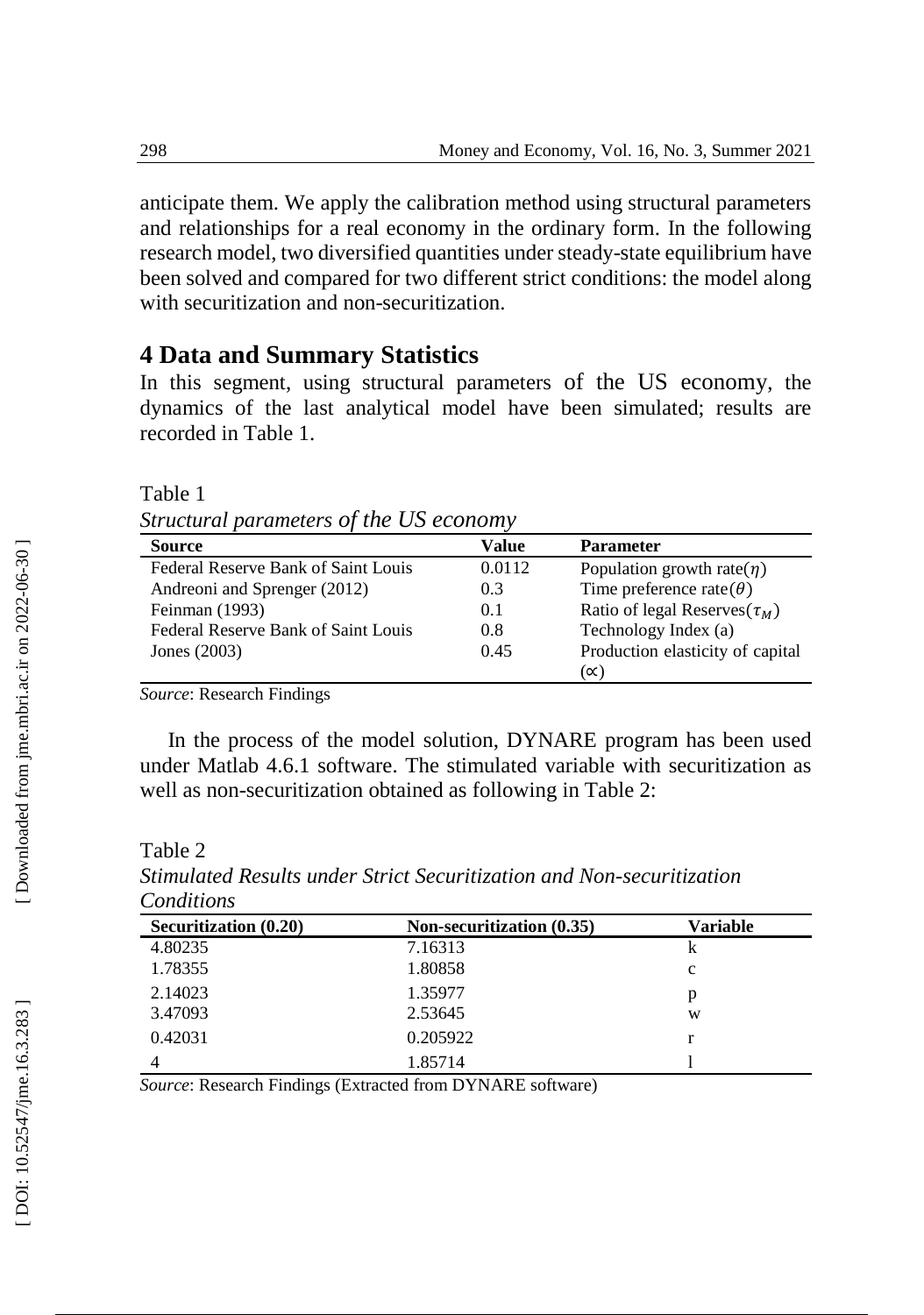A comparison between two strict conditions finds out that per capita capital and per capita consumption will decrease under securitization, and a price index, wage rate, rate of capital return, and loan value would increase.

Indeed, the banks commit to securitization ; they can offer their funds to agents. So securitization process induces an increase in credit capacity, and finally , the loan values will be much more than the non -securitization conditions. In other words, the loan value has been increased from 1.85 to 4 units.

On the other hand, an increase in credit and money supply, due to securitization, impacts the economy in the same way as an external shock, which induces an increase in the price index from 1.35 to 2.14; recent increase is on a higher level than before and creates an inflationary condition. On the other hand, the mentioned inflationary environment itself cause s a systematic risk which finally converge s investment and per capita capital toward a lower level than before. In this regard, securitization makes per capita capital from 7.16 units to 4.8 units which it brings down produce and consumption level from 1.80 to 1.78 units.

The results show an increase in wage rate from 2.53 to 3.47. Since bank securitization raises loan funds received by firms, it increases demand for the labor force and household capital, increasing wage rate and price index. Ultimately, the results stemmed out from the simulated model confirm that of a mathematical model.

### **5 Conclusion**

It follows from the above that, due to the shadow banking system and the securitization of bank assets, the amount of per capita capital and thus economic growth will decline in the long run. In contrast with common sense, the rework effect of securitization on per capita capital and economic growth will be observable in the long run. Through securitization, banks have increased the capacity to create credit, which has no backing and, has negative effects (such as; decrease in per capita capital and subsequently a decrease in consumption and economic growth) on the economy. In other words, in the common securitization process in banks, the issuer issues securities backed by a debt account. So credits created through securities do not match quality criteria and have negative implications for the economy.

In contrast to securities by the conventional bank, Sukuk (Islamic securities), by required backing for credit creation, has no negative effects on conventional securities. Therefore, banks are advised to apply Islamic securities based on the real sector of the economy to finance capital needs. As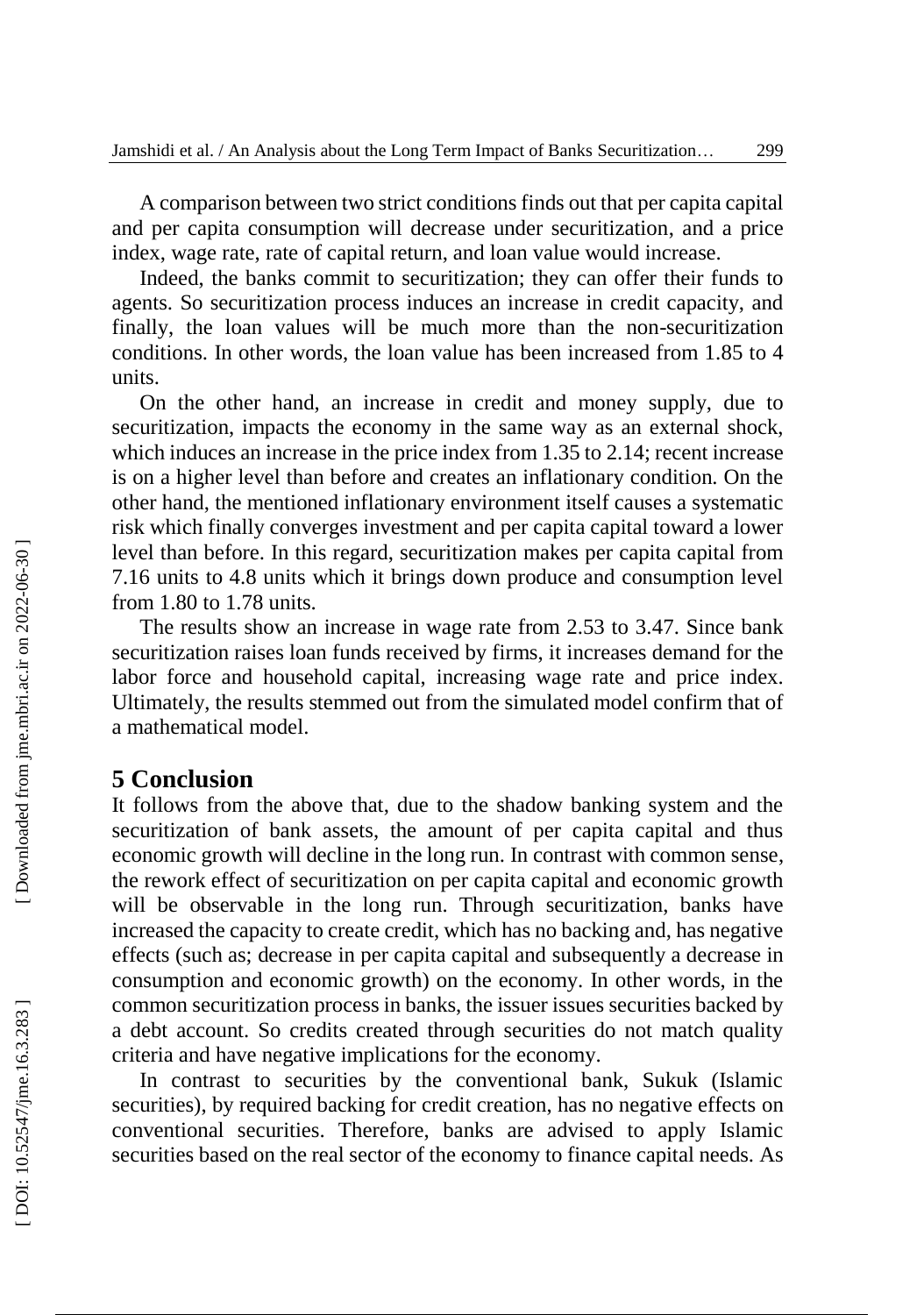a logical conclusion, expanding Islamic securities could be an appropriate alternative to boost economic growth in any economy. Still, the establishment of central management for the capital assets market, regulating and supervising intermediary financial institutions, and disclosing information and statistics related to the issuance of Islamic securities can be an effective step towards developing a structured and interpreted security market.

#### **References**

- Andreoni, J. & Sprenger, C. (2012). Estimating Time Preferences from Convex Budgets, *[American Economic Review,](https://www.aeaweb.org/issues/289)* 102(7), 3333 -56 .
- Ata, C. B., & Gong, D. (2014**).** Securitization, Financial Stability and Macroeconomy: Evidence from an international. Tilburg University. http://ies.fsv.cuni.cz/default/file/get/id/26480
- Blanchard, O. J., & Fischer, S. (1993). *Lecture Notes on Macroeconomics*, London: The MIT Press https://mitpress.mit.edu/books/lectures -macroeconomics .
- Chao, Ch., Shan, M. E., & Zhang, J. (2017). Shadow Banking and Economic Development in Developing Countries: Evidence from China. 204892516. https://www.semanticscholar.org/paper/Shadow-Banking-and-Economic-Development -in -Evidence -Chao -Ee/5e52c796a970c52034aa17245ebf2641610b036a
- Chen, J., & Zhang, X. (2012). The Impact of Shadow banking System on China's Economic Development – based on the analysis of quarterly data from 2000 - 2010, *Journal of Research on Financial and Economic Issues, 8,* 66 -72.
- Christiano, L. J. (1991). Modeling the Liquidity Effect of a Money Shock, *Federal Reserve Bank of Minneapolis Quarterly Review, 15 ( 1),* 3 -34 *.*
- Ebrahimi, B., & Vaez, B. M. (2012). Theoretical Analysis of the Impact of Credit Creation on the Financial Crisis. *Quarterly Journal of Islamic Economics*, 5(2), 27 -50.
- Ebrahimi, B. (2015). Development of a Theoretical Model of Financial Crises Due to Financial Leverage, PhD thesis, Faculty of Administrative Sciences and Economics, University of Isfahan.
- Fabozzi, F. J., & Kothari, V. (2008). *Introduction to Securitization.* Series Book 174, 1st Edition, Kindle Edition.
- Feghhi, K. M. (2006). Transforming into Securities of Assets (Loans) in the Banking Industry. Tehran: Monetary and Banking Research Institute, 1 -120.
- Feinman, J. N. (1993). Reserve Requirements: History, Current Practice, and Potential Reform, *Federal Reserve Bulletin*, 79(6), 569-589.
- Fry, M. (1995). Financial Development in Asia: some analytical issues, *Asian Pacific Economic Literature*, 9(1), 40 -57.
- Jones, C. I. (2003). Growth, Capital Shares, and a New Perspective on Production Functions. Mimeo, University of California Berkeley.
- King, R. & Levine, R. (1993). Finance, Entrepreneurship and Growth Theory and Evidence. *Journal of Monetary Economics*, 32(3), 513 -542.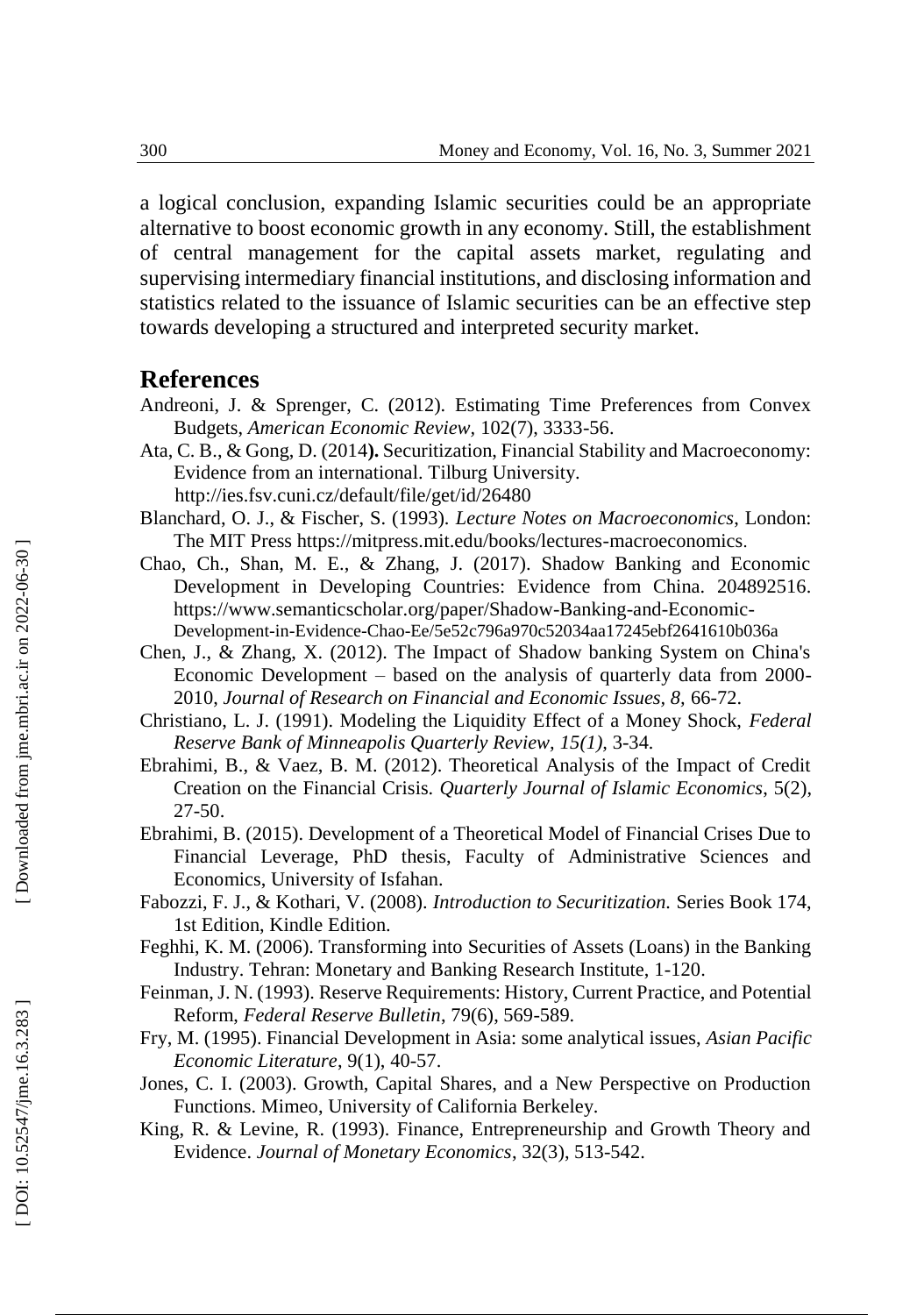- Manjoo, F. A. (2005). Securitization: An Important Recipe for Islamic Banks -A Survey. *Review of Islamic Economics, 9(1),* 1 -53.
- Najafi, M. (2006). Reviewing the Financing Process through the Issue of Sukuk. *Journal of Bourse*, *53*, 36 -43.
- Ramsey, F. P. (1928). A Mathematical Theory of Saving. *The Economic Journal*, *38(152)*, 543 -559.
- Stiglitz, J. (2009). The Anatomy of a Murder: Who Killed America 's Economy? *Critical Review, 21(2 & 3).*
- Zandieh, V., & Zandieh, S. (2015). The Position of Securitization in the Economic Growth and Development of the Countries (Emphasizing the Need for the Development of the Securities Market in Iran). *Quarterly Journal of Investment Knowledge, 4(16),* 221 -240 *.*
- Zhou, Sh., & Tewari D. D. (2020). The Impact of Shadow Banking on Economic Growth: Evidence from Cross Country Data (2006 –2018), *Journal of International Commerce, Economics and Policy* , 11(3), 2050010. <https://doi.org/10.1142/S1793993320500106>
- Zhou, S. & Tewari. D. (2018). Political Institutions and Macroeconomic Factors as Determinants of Credit Risk in South Africa. [Journal of Economics and](https://ojs.amhinternational.com/index.php/jebs/index)  [Behavioral Studies,](https://ojs.amhinternational.com/index.php/jebs/index)  $10(6)$ , 211-221. <https://doi.org/10.22610/jebs.v10i6\(J\).2611>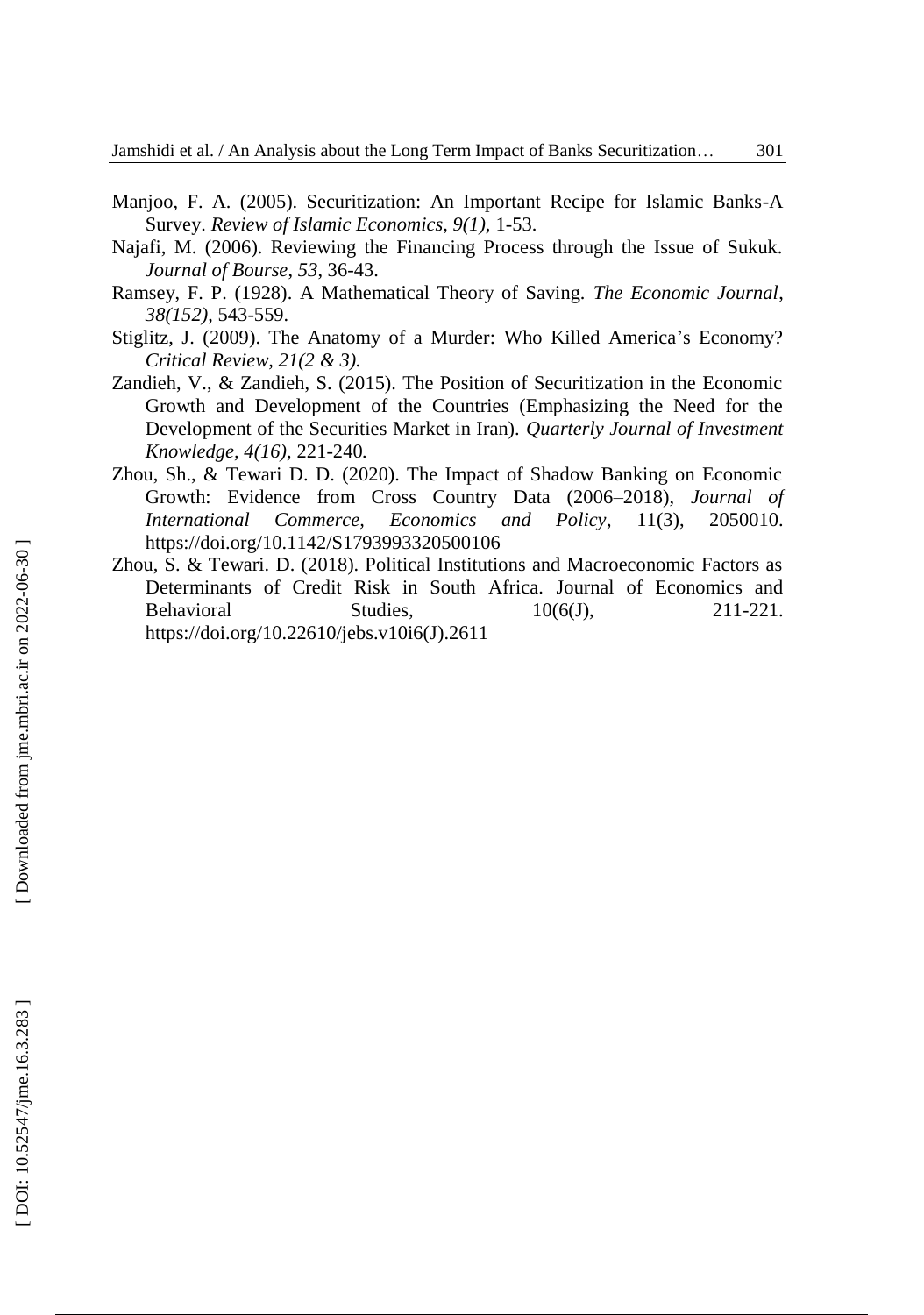# **Attachments**

1) Diagram of adjusting the equilibrium values from the conditions of the non existence of securities to the conditions of existence of securities

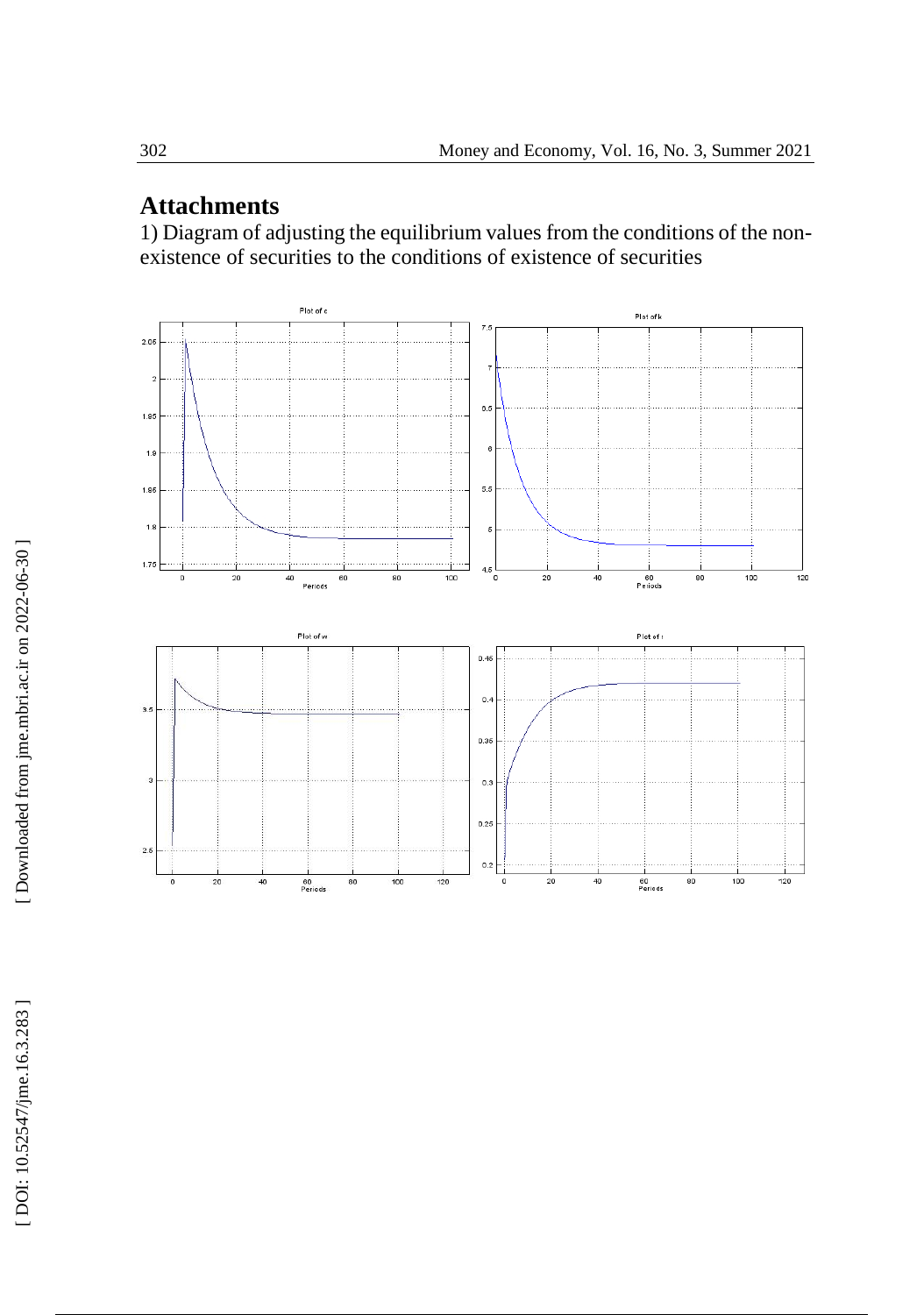



2) The software codes are as follows :

```
/* Codes of Model
* University of Isfahan */
var ls, ld, il, id, k, r, p, w, c;
varexo tau;
parameters delta, a, nou, alpha;
delta = 0.3;
a = 1.48;
alpha = 0.35;
nou = 0.08;model;
ls = (1-tau)/tau;id = (1-tau)*il;
ld = r*p*k(-1)/(1+nou);ld = ls;r = \text{alpha}*(1+\text{nou})*(1+\text{id})/(\text{tau}*(-1));
```
 $w = (1 + id)^*(1 - alpha)/tau;$